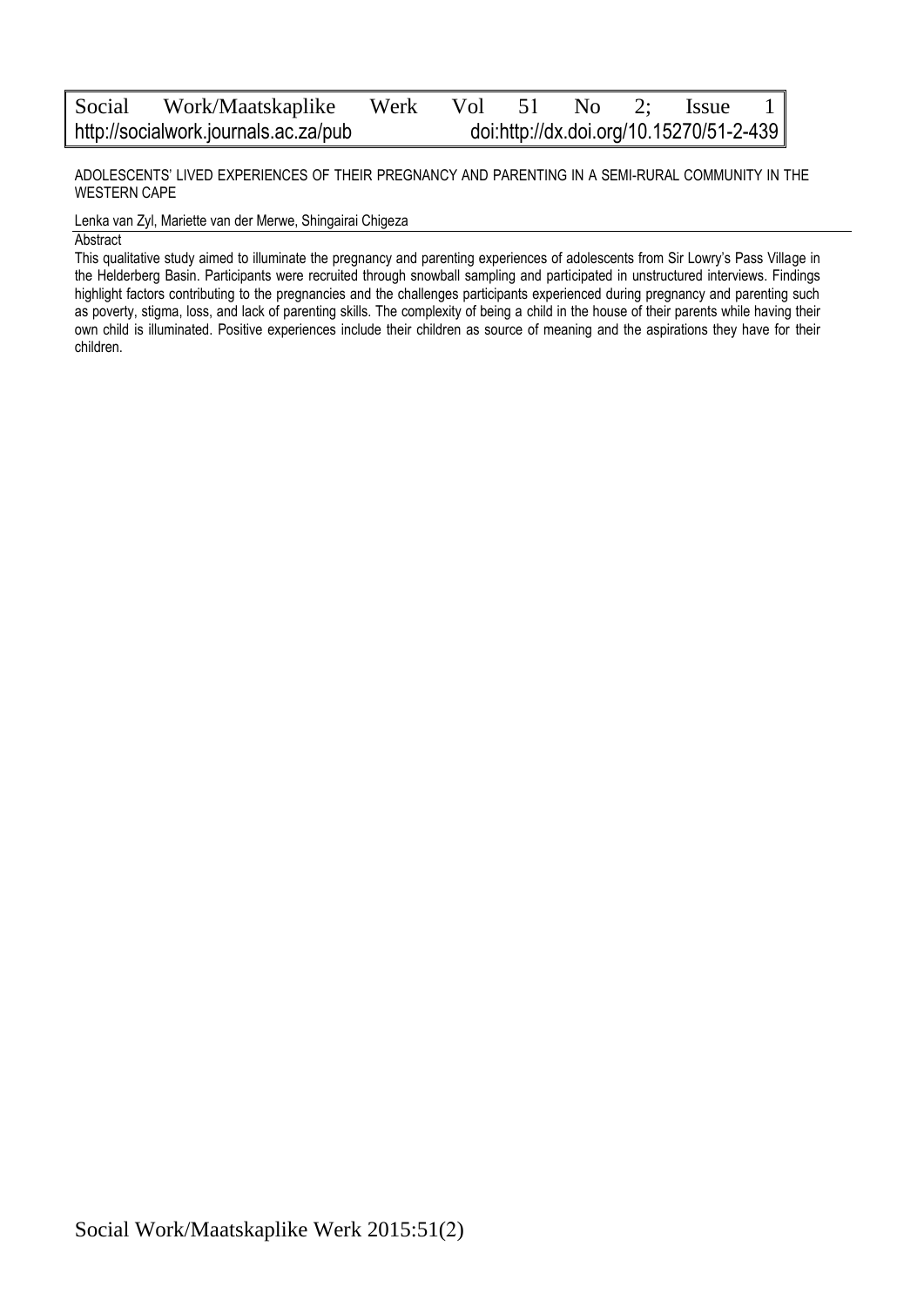# **ADOLESCENTS' LIVED EXPERIENCES OF THEIR PREGNANCY AND PARENTING IN A SEMI-RURAL COMMUNITY IN THE WESTERN CAPE**

# **Lenka van Zyl, Mariette van der Merwe, Shingairai Chigeza**

# **INTRODUCTION**

Adolescent pregnancy and parenting are a global phenomenon and have become a major cause of concern (Bezuidenhout, 2013:80). World Health Organisation (WHO) statistics indicate that worldwide about 16 million adolescents between the ages of 15 and 19, and about one million girls under the age of 15 give birth annually (WHO Fact Sheet, 2014). Recent South African statistics indicate that 12.4% of babies in South Africa are born to adolescents (Department of Social Development, 2012). The high rate of adolescent pregnancy has led to infant abandonment, which seems to occur mainly among young, single mothers, often under the age of 20, facing adverse economic, social and emotional circumstances (Davies, 2008:67; Herman-Giddens, Smith, Mittal, Carlson & Butts, 2003:1428). Several South African studies indicate that adolescents from underprivileged and often rural, coloured and black communities are at greater risk of adolescent pregnancy (Bezuidenhout, 2013:69; Jewkes, Morrell & Chistofides, 2009:678).

Adolescents often become parents without the necessary knowledge, skills and resources to deal with early parenthood, which adds stress to their already strenuous developmental level (Panday, Makiwane, Ranchod & Letsoalo, 2009:26). Adolescents frequently have to cope with the demands of parenthood, while integral developmental tasks have not yet been accomplished (Laghi, Baumgartner, Riccio, Bohr & Dhayanandhan, 2013:1074; Pungbangkadee, Parisunyakul, Kantaruksa, Sripchyakarn & Kools, 2008:71). Many of these adolescent parents perceive themselves as isolated, ostracised and unsupported during this difficult time (Bradley, 2003:109; Mwaba, 2000:31) and typically experience greater instability in relationships than their peers (Laghi *et al.*, 2013:1075). Pregnancy and parenting further complicate adolescents' lives as it can lead to poverty, loss of freedom, disrupted education and compromised marriage prospects (Panday *et al.,* 2009:27).

# **THEORETICAL FRAMEWORK**

This study was approached from the theoretical vantage points of community psychology (Lazarus, Bojuwoye, Chireshe, Myambo, Akotia, Mogaji, & Tchombe, 2006; Visser & Moleko, 2012), bio-ecological systems theory (Bronfenbrenner, 1994; Rosa & Tudge, 2013) and the mental health continuum (Keyes, 2002, 2005, 2007).

At the heart of community psychology is an aspiration to understand individuals within their social contexts and to provide interventions on various levels within their community so as to promote their wellbeing (Lazarus *et al*., 2006:147; Visser, 2012a:4). Community psychology attempts to share the knowledge of psychology with communities so that they might be empowered to steer their lives in a positive direction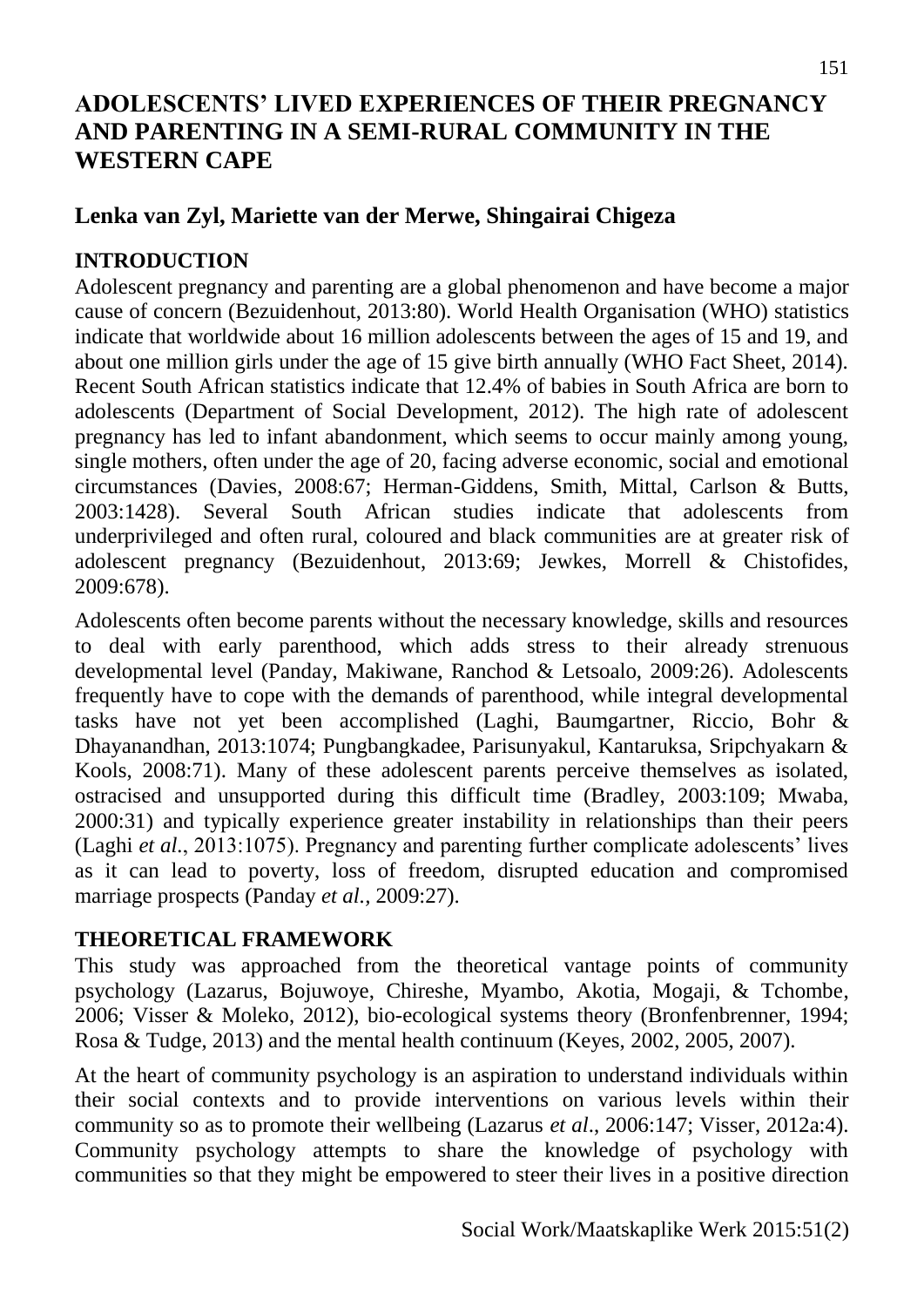(Lazarus *et al*., 2006:147). The wellbeing of individuals is also promoted in other ways, such as the promotion of health and prevention of physical and mental illness; social change; focusing on compassion, caring and helping individuals to find a sense of belonging in their communities; and finding and building on individuals' strengths in order to foster empowerment of communities (Visser, 2012a:11,12). One of the tenets of community psychology is to uplift and empower in particular marginalised individuals and communities (Visser, 2012a:14). The community psychology lens was therefore significant for this particular study, in that participants were from a deprived community, and the adolescent participants were viewed within their particular context.

Visser (2007:105) links Bronfenbrenner's theory of ecological systems with the social ecological model, which she outlines as a theoretical framework for community psychology. According to Bronfenbrenner's bio-ecological systems theory, human development is continuously influenced by various interconnected, interacting environmental systems (Louw & Louw, 2014:29; Rosa & Tudge, 2013:246; Visser, 2012a:13). One of these systems is a temporal dimension, the chronosystem, according to which changes in the developing person, or the ecological contexts influencing development, can influence the direction development might take (Bronfenbrenner, 1994:40; Shaffer & Kipp, 2010:65). Keeping chronosystem theory in mind, the authors could consider how certain changes and different circumstances in adolescents' lives might have led up to their becoming pregnant, and how pregnancy and parenting influenced their lives from there onwards.

The focus of the mental health continuum is also on the wellbeing of individuals, and ties in well with the focus of community psychology. Keyes (2002:210) promotes the idea of a complete state, where symptoms of both mental health and mental illness are taken into account. A distinction is made between flourishing and languishing. Flourishing is a state of complete mental health, where an individual would be functioning well on psychological, emotional and social levels. In contrast, a languishing individual would display low levels of wellbeing, while a moderately mentally healthy individual could be described as neither languishing nor flourishing. On the pathology side of the continuum individuals could be viewed as either struggling or floundering. Struggling individuals may display some mental illness symptoms, but still exhibit relatively high levels of emotional wellbeing and positive functioning, while floundering individuals exhibit high levels of mental illness and low levels of emotional wellbeing and positive functioning (Venning, Wilson, Kettler & Eliott, 2013:300).

Keyes (2007:107) advocates such a complete state model with the eye to promoting individuals' wellbeing so that they might veer towards the flourishing end of the continuum. This theory was taken into account in the present study, as adolescent parents describing their experiences of early adolescent pregnancy and parenting could shed light on which experiences assisted them in veering towards the flourishing end of the mental health continuum, and what experiences they might need assistance with so as to steer them away from languishing, struggling and floundering.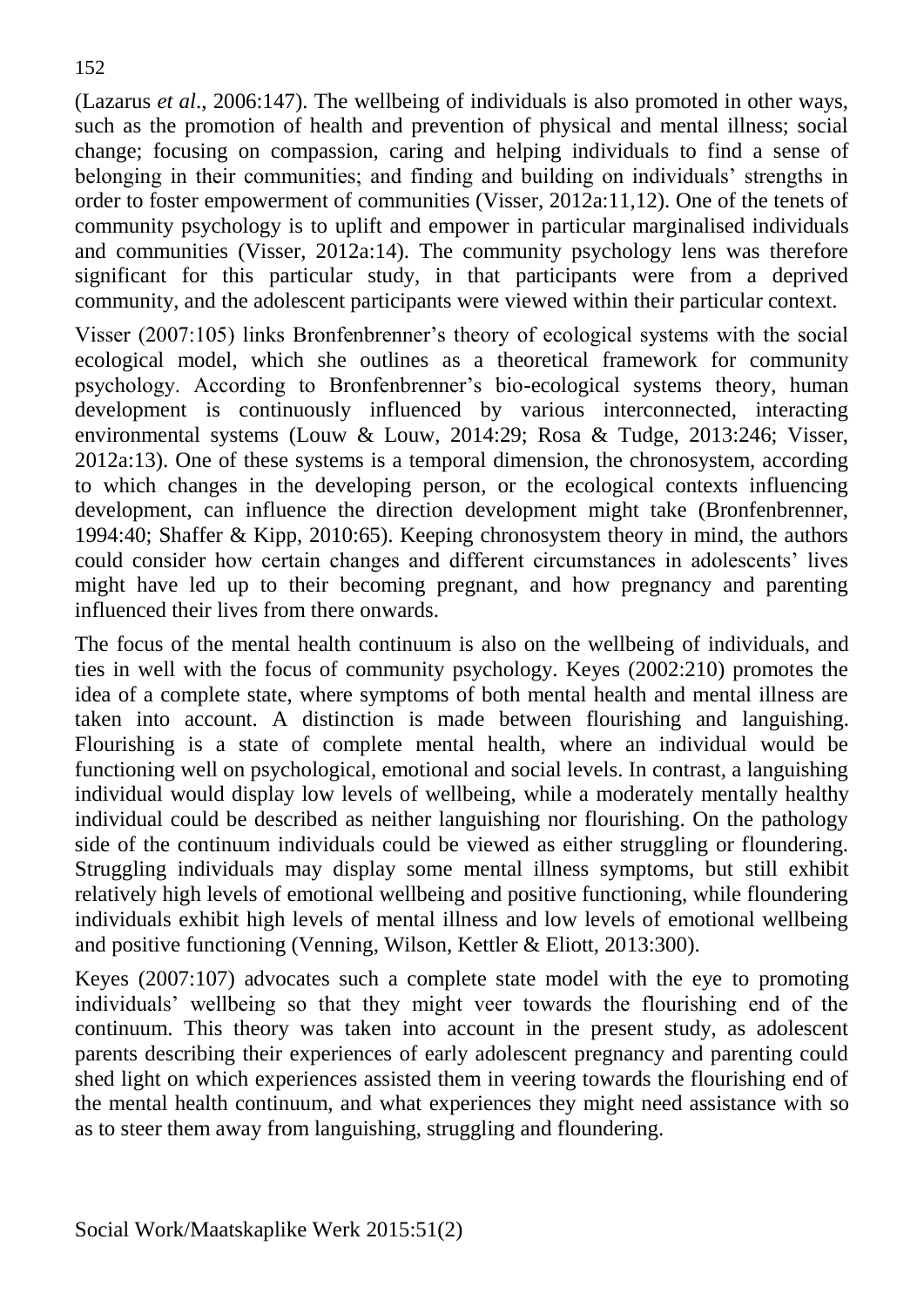# **PROBLEM STATEMENT**

Recent studies (Carvalho, Merighi & Jesus, 2010:473; Laghi *et al*., 2013:1079; Swartz & Bhana, 2009:105) have underscored the necessity for further research in the field of pregnant and parenting adolescents' experiences. When considering that 30% of South African adolescents under the age of 19 have been pregnant at least once (Louw & Louw, 2014: 318; Willan, 2013:4), it becomes imperative to explore their experiences so as to be better able to focus on their needs. The experiences of adolescent parents in South Africa are not fully understood, and the literature in this domain is scant (Department of Social Development, 2013; Panday *et al*., 2009:32, 41; Swartz & Bhana, 2009:4). In addition, pregnancy and parenting during adolescence are not merely a female event. Carvalho *et al.* (2010:473) point out that the situation cannot be resolved unless increased attention is given to male experiences of the phenomenon. Various studies have indicated that adolescent fathers can be an important source of support to adolescent mothers and their children (Fagan, Bernd & Whiteman, 2007:2; Macleod & Weaver, 2003:56), yet little information is available on adolescent fatherhood in the context of chronic poverty (Swartz & Bhana, 2010:4), as is so often the case in South Africa. According to Ratele (2012:277), poverty influences all aspects of life for individuals and communities. Poverty affects development, emotional and mental health, motivation, personality development and cognitions, in this way often trapping individuals in vulnerable circumstances.

Pregnant and parenting adolescents' circumstances and experiences need to be understood so as to provide them with appropriate assistance through programmes, health care and education, so that they might become better, more effective parents and cope adequately with their situation.

#### **AIM**

The aim of this study was to understand the lived experiences of pregnancy and parenting of adolescents in a semi-rural Western Cape community by using a phenomenological design.

#### **RESEARCH QUESTION**

The research question arising from the abovementioned problem statement is as follows: What are the lived experiences of adolescents in a semi-rural Western Cape community of their pregnancy and parenting?

# **METHOD**

# **Research design**

A qualitative approach and phenomenological design were utilised for this study. Qualitative approaches are useful in gaining insight into and describing the nature of participants' lived experiences in their life world (Fouché & Delport, 2011:65). Phenomenology entails attempts by researchers to capture participants' life worlds in a way that is not constraining or prescriptive (Henning, Van Rensburg & Smit, 2004:38) and to understand their psychological and social perspectives (Groenewald, 2004:5).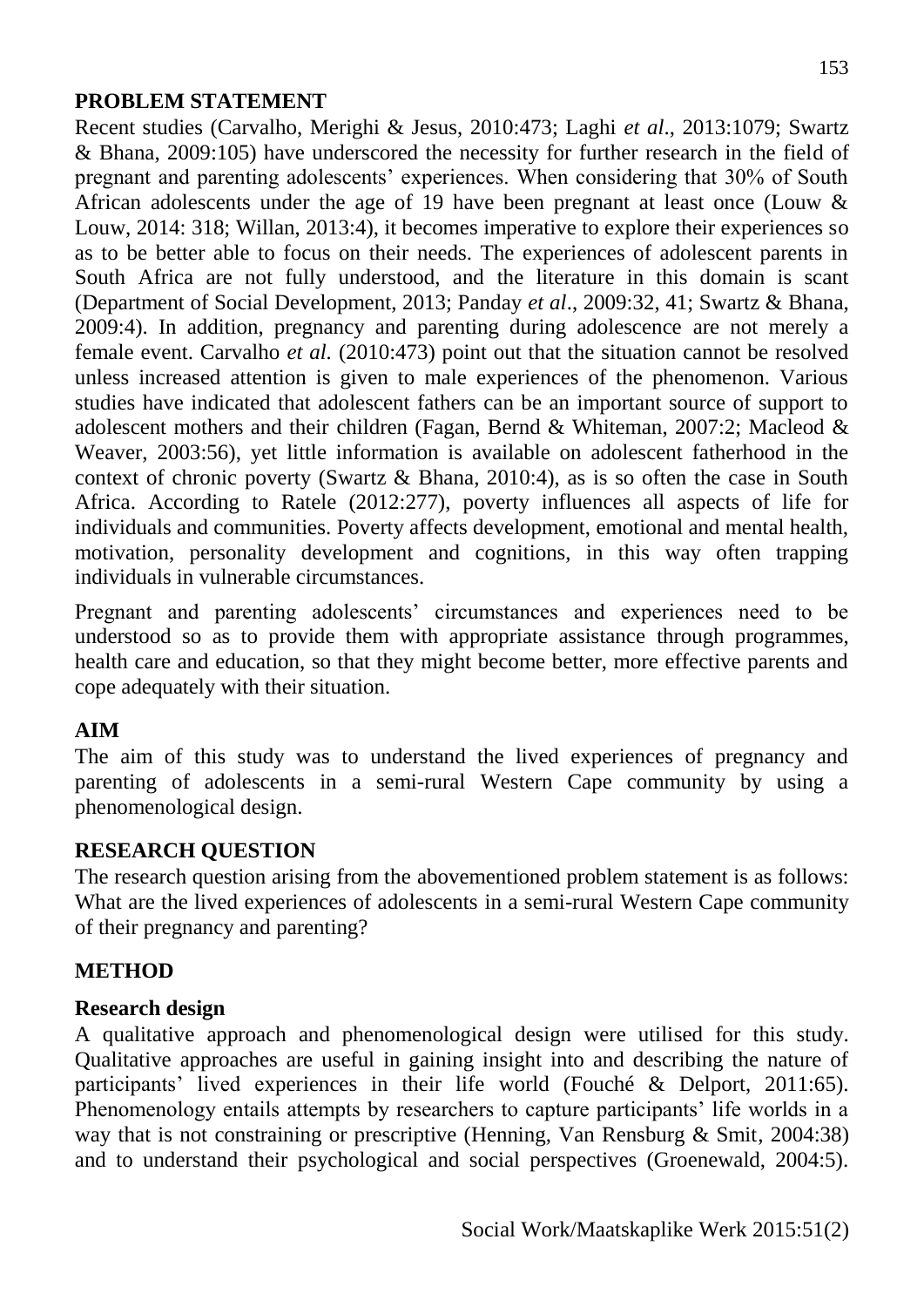Participants' own views are important in that they can contribute towards appropriate interventions to a particular population (Daniels & Nel, 2009:62).

Phenomenology was the natural choice of design for this study, as a result of its social constructionist philosophical underpinnings, and theoretical paradigms such as community psychology and bio-ecological systems theory guiding the study. These theories, like phenomenology, all hold that the individual cannot be viewed in isolation, but should be considered within their particular contexts.

This research is explorative in nature, as the aim was to better comprehend late adolescents' experiences of pregnancy and parenting during early adolescence. Unstructured interviews were used to collect data to understand the lived experiences of adolescent parents.

#### **Research context**

In line with the phenomenological design, it is a premise of this study that human behaviour cannot be understood outside of the context in which people live (Welman, Kruger & Mitchell, 2005:191). Research has indicated that high crime and violence rates in conjunction with low levels of education, employment and income are strongly associated with early pregnancy and parenthood (Bezuidenhout, 2013:70, 73; Panday *et al.*, 2009:39). Therefore Sir Lowry's Pass Village, a small, semi-rural community outside Somerset West in the Western Cape province of South Africa, was chosen as research context for this study. According to YourDictionary (2014), a semi-rural settlement is characterised by some country-like characteristics and is usually near farms. Residents of Sir Lowry's Pass Village are exposed to adverse circumstances, such as domestic violence, poverty, violent and sexual crimes, and drug and alcohol abuse (Helderberg Street People's Centre, 2010). During 2012 community members were involved in violent protests because of the inadequate service delivery in the area (Maditla, 2012). According to Ratele (2012:271), poverty not only entails lack of shelter, and inadequate nutrition and health care, but often goes hand in hand with powerlessness, a sense of failure, degradation and loss of hope. In this way, poverty has a negative influence on psychological wellbeing, which in turn could send an individual towards the languishing, struggling and floundering end of the mental health continuum. Importantly also, Terre Blanche (2008:314) points out that apart from the effects on mental health, the challenges presented by poverty and lack of opportunities should also be taken into account. These challenges include crowded environments, exposure to violence and poorly resourced services.

# **Participants**

Snowball sampling was used in the study as late adolescent parents willing to share their pregnancy and parenting experiences was a hard-to-access group. Snowball sampling is specifically employed with hard-to-reach populations, and participants were recruited through referral by initial participants approached to investigate the phenomenon of interest (Strydom & Delport, 2011:393). As a result, six mothers and only one father from Sir Lowry's Pass Village between the ages of 18 and 22 (late adolescence) participated in the study. They reflected on their experiences of pregnancy and parenting

154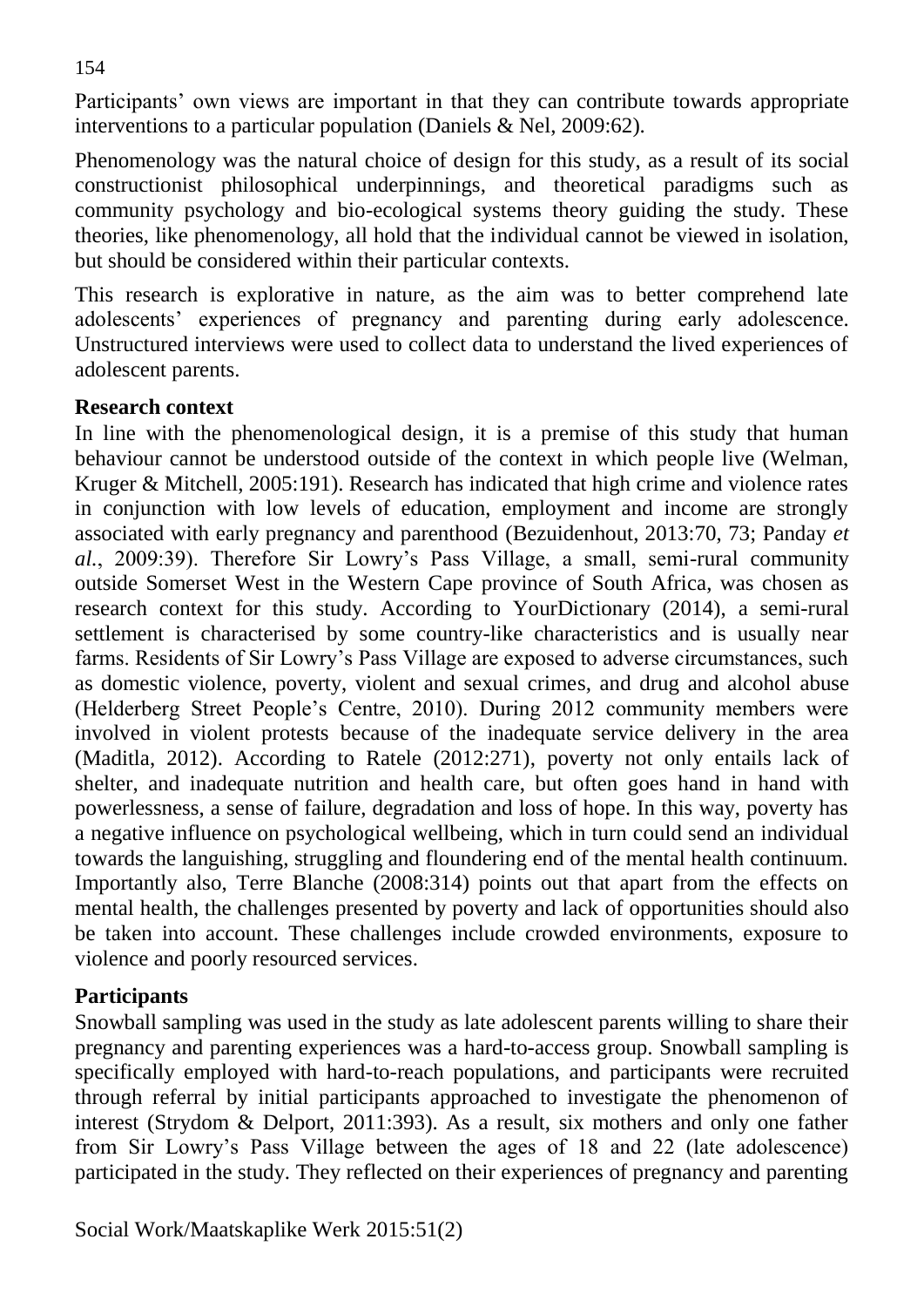during early adolescence (12-18). Because of the community's demographics, participants were from the coloured population group and Afrikaans speaking. Although themes were repeating in the data collected from participants, there was not a strong indication of data saturation. The first author found it difficult to involve participants and it is therefore a limitation of the study that findings were based on a limited number of participants, and only one adolescent father. However, as adolescent parents are a vulnerable group and also a hard-to-reach population, it was deemed important to reflect the voices of the participants who were available.

The biographical details of participants are shown in Table 1.

| Number of<br>participant | Age of<br>participant | <b>Gender</b> | <b>Employment</b><br>status | Age when child was<br>born |
|--------------------------|-----------------------|---------------|-----------------------------|----------------------------|
|                          | 18                    | Female        | Unemployed                  |                            |
|                          | 18                    | Female        | Employed                    |                            |
|                          | 18                    | Female        | Unemployed                  | 18                         |
|                          | 19                    | Female        | Unemployed                  | 14                         |
|                          | 18                    | Female        | Unemployed                  |                            |
|                          | 20                    | Female        | Employed                    |                            |
|                          | 22                    | Male          | Employed                    | 18                         |

**TABLE 1 BIOGRAPHICAL DETAILS OF PARTICIPANTS** 

# **Data collection**

Each participant was invited to participate in two in-depth, unstructured interviews. The experience of pregnancy during early adolescence was explored during the first interview, while parenting experiences in adolescence were explored during the second interview. In-depth interviews are best utilised when a phenomenological approach is followed to capture participants' reflexive accounts of their experiences in their own words (Henning *et al.*, 2004:37). Additionally, a timeline activity was conducted with each participant in order to gain an in-depth understanding of the course of their lives. An upward and downward resource loss and gain spiral activity was also utilised to obtain a richer understanding of aspects of pregnancy and parenting that hampered and empowered participants. These activities can be viewed as a form of visual data collection, where drawings are used as a research tool in conjunction with verbal datacollection methods, and participants draw and write, or draw and talk (Mitchell, Theron, Stuart, Smith & Campbell, 2011:19). A final group discussion was held with four participants as a form of member checking, a technique whereby participants ensured that findings reflected their own experiences (Krefting, 1990:219). The adolescent father was not included in the group discussion, as he was the partner of one of the adolescent mothers participating in the group. The researcher did not want to compromise this couple's confidentiality. Interviews took place in a safe location, familiar to participants, so as to provide participants with a predictable, non-threatening environment.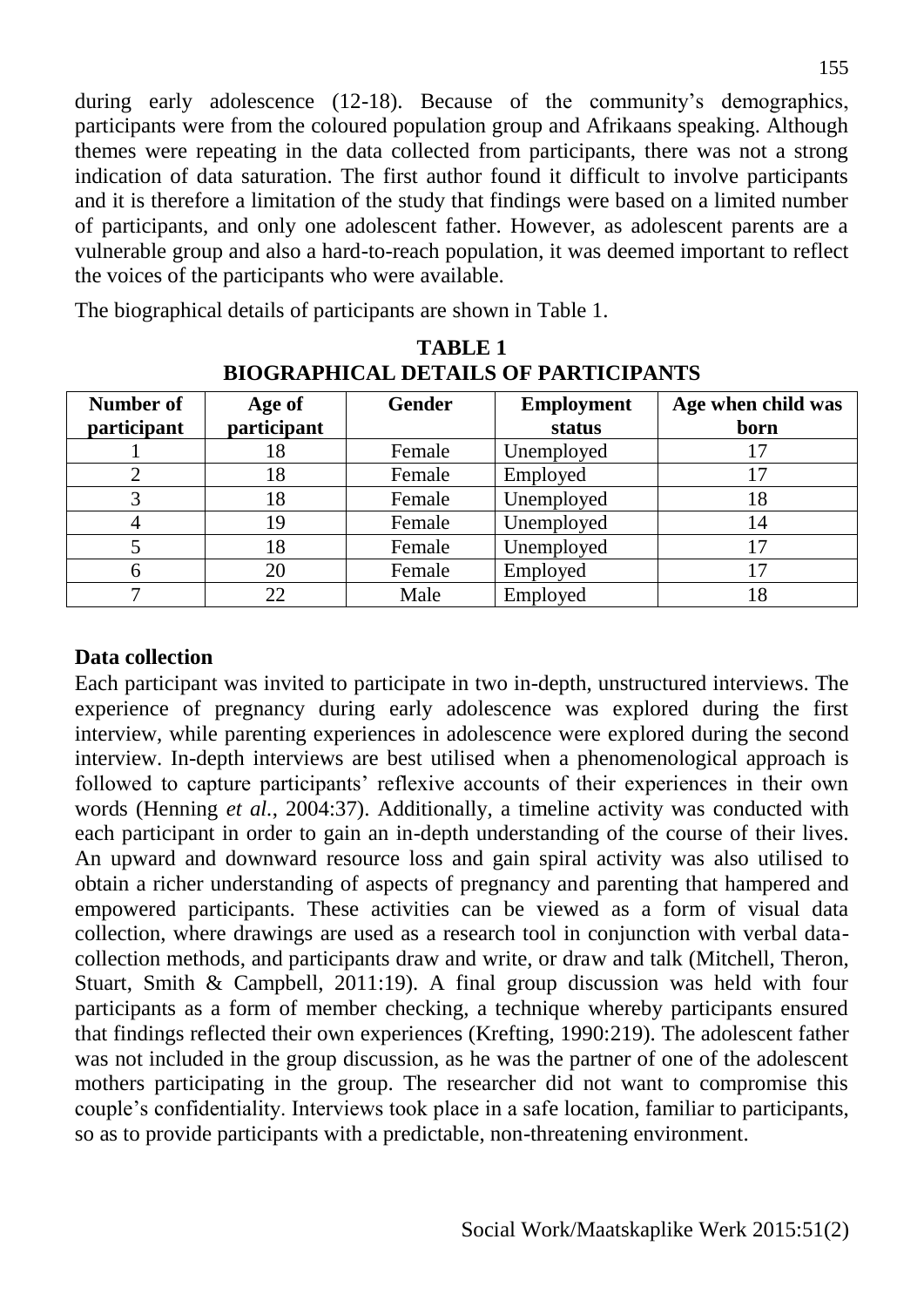# **Explicitation of data**

Groenewald (2004:17) refers to the work of Hycner (1999), who cautions that the term "data analysis" is not congruent with phenomenology and suggests the term "explicitation" of data. Reading and re-reading transcripts of interviews form a basis to understand the phenomenon and to delineate and cluster units of meaning into themes as suggested by Groenewald (2004:17). The researchers endeavoured to keep their previous knowledge and experience apart from the data by bracketing.

#### **Ethical considerations**

The North-West University Human Research Committee approved this study. Participants were treated in a manner that is consistent with ethical conduct in that participant anonymity, privacy and confidentiality were maintained. Participants were adequately informed of the purpose of the study, and of possible risks, dangers and benefits of the study. They were also informed that participation was voluntary and how the results will be published, and that they could withdraw participation at any time, should they experience discomfort. They all gave written informed consent. Participants had the option to be referred to welfare organisations for further practical help or counselling.

# **FINDINGS**

Participants reported that they found pregnancy and parenting to be challenging. In theme 1 factors contributing to pregnancy are outlined, regarding their particular vulnerability and lack of sex education. Challenges relating to pregnancy and parenting as described in theme 2 include poverty, lack of support, lack of parenting skills, stigma and loss. In theme 3 the complexity of being a child in the house of parents, while having a child, is discussed with reference to powerlessness and the fact that the parental rights of adolescent parents are not always respected. Theme 4 outlines the positive aspects regarding parenting, namely support, the children as source of meaning and the aspirations of participants for their children.

| <b>Themes</b>                                         | <b>Sub-themes</b>                 |  |
|-------------------------------------------------------|-----------------------------------|--|
| Theme 1: Factors contributing to adolescent           | Vulnerability<br>$\bullet$        |  |
| pregnancy                                             | Lack of sex education             |  |
| Theme 2: Challenges related to adolescent pregnancy   | Poverty<br>$\bullet$              |  |
| and parenting                                         | Lack of support from family       |  |
|                                                       | and institutions                  |  |
|                                                       | Lack of parenting skills          |  |
|                                                       | Stigma                            |  |
|                                                       | Loss                              |  |
| Theme 3: Complexity of still being a child within the | Powerlessness                     |  |
| family                                                | Parental rights are not respected |  |
| Theme 4: Positive aspects related to adolescent       | Support                           |  |
| pregnancy and parenting                               | Children as source of meaning     |  |
|                                                       | Aspirations for their children    |  |

**TABLE 2 THEMES AND SUB-THEMES**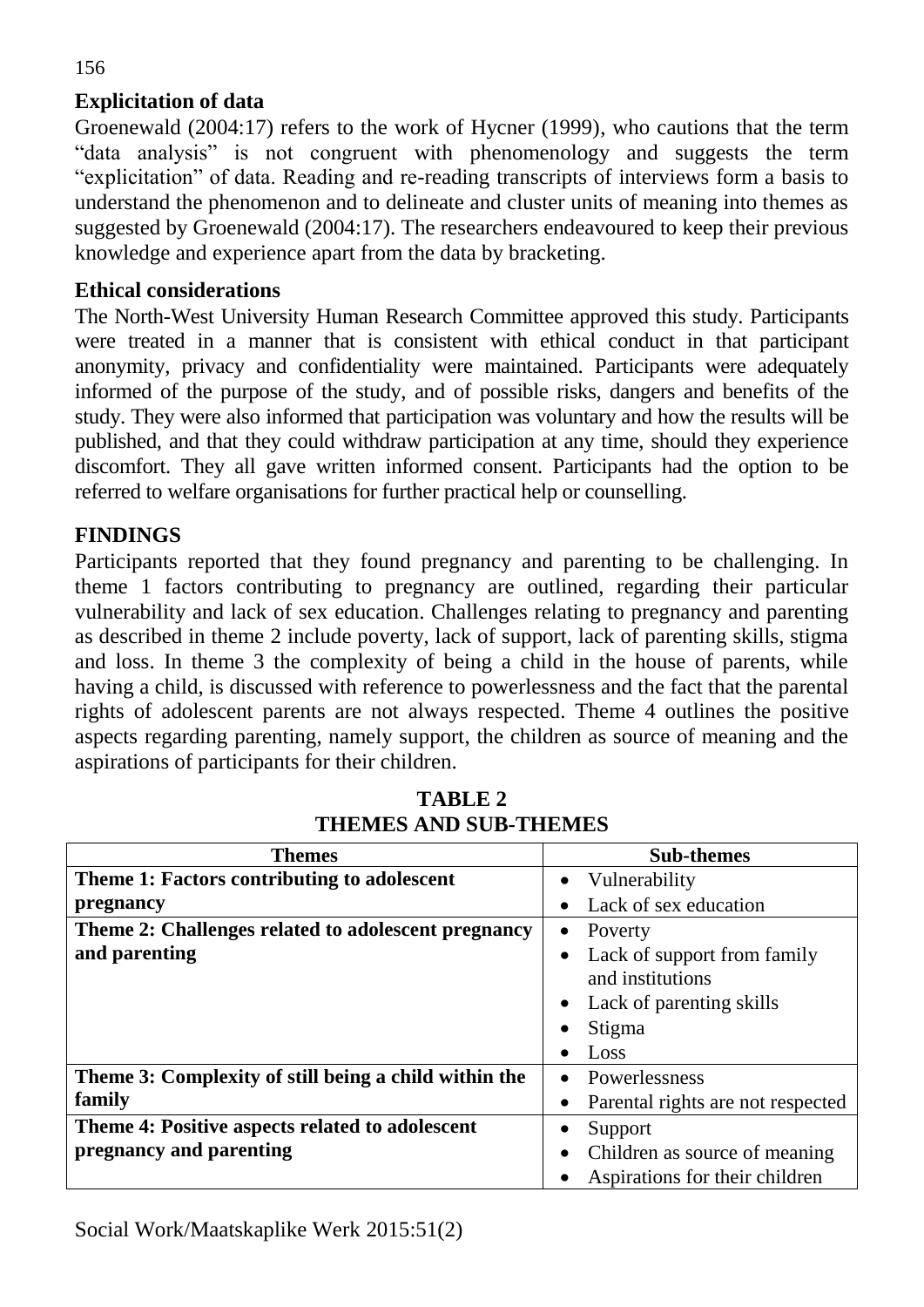#### **Theme 1: Factors contributing to adolescent pregnancy**

The two sub-themes here are vulnerability and lack of sex education.

#### *Sub-theme: Vulnerability*

Loss of family members and poverty rendered participants vulnerable to adolescent pregnancy. All participants mentioned multiple socio-economic difficulties experienced during childhood and adolescence. Participants referred to circumstances involving lack of finances because of early deaths, or illness of significant family members. These factors contributed to the vulnerability of participants, ultimately leading to their becoming pregnant. Participant 2 shared that: "*When I got older my mother got sick and the family began to tear apart, because there was no money and there was no one to look after my one brother and my one sister. I didn't really want a child. Just because those circumstances pushed me, I had to ... I just had to get pregnant."* Similarly, other studies indicate that adolescent pregnancy rates are higher in disadvantaged communities in South Africa, especially among black and coloured women (Jewkes *et al.*, 2009:678; Ngabaza, 2012:44).

#### *Sub-theme: Lack of sex education*

Some of the participants also indicated that lack of knowledge on sex education or advice from family members on issues around sex led them to fall pregnant. Participant 1 mentioned how she felt about the lack of support regarding sex education: *"My sister, she didn't tell me I'd get pregnant and that I'd have children and all those things."* Previous research indicates that there are still some gaps in imparting life skills and sex education to learners at schools and that implementation of effective programmes is irregularly distributed, not reaching all populations (MacLeod & Tracey, 2010:24).

#### **Theme 2: Challenges related to adolescent pregnancy and parenting**

Participants mentioned poverty, lack of support, lack of parental skills, stigma and loss as challenges faced by an adolescent parent during pregnancy and parenting.

#### *Sub-theme: Poverty*

The majority of the participants found that being a parent was challenging as a result of poverty. Participant 6 explained: *"If maybe I don't have the finances then I must ask maybe my cousins or my aunts, and ask around for money, so it's kind of embarrassing ... then it seems I'm not mother-enough or something".* Participant 5 similarly recounted: *"When my child was 5 months old I took her off breast milk, because I got TB, then I had trouble ... my child milk. She must have porridge, and so, and I had a very hard time, because her father wasn't working full day then*.*"* It was a struggle for the participants to fulfil the subsistence needs of their babies. Poverty played a significant role in participants' lives in both physical and emotional domains. For some it gave rise to feelings of shame and embarrassment, in keeping with the low self-esteem often resulting from poverty (Ratele, 2012:269,278). Poverty and a lack of resources have been identified as the biggest obstacle to adolescent parenting in South Africa (Morrell, 2006:20; Swartz & Bhana, 2009:57).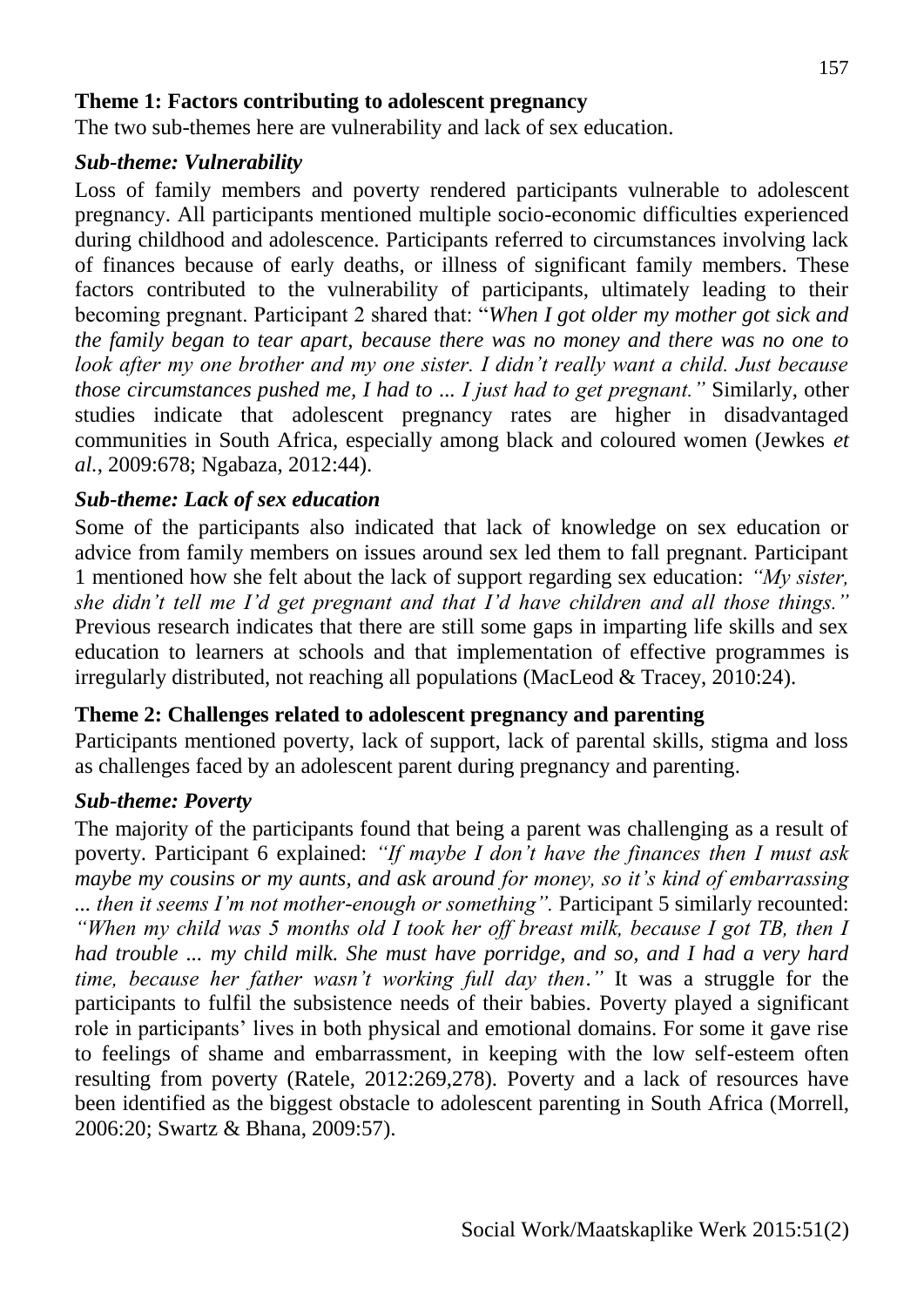# *Sub-theme: Lack of support from family and institutions*

The majority of participants reported a general lack of support and feelings of isolation. Most prominent was the lack of familial support they experienced. Participant 5 explained the sense of isolation she had felt when her whole family turned against her: *"Most of them hated me and they didn't talk to me, or when they came there I went into the bedroom, then I'd go sit in the bedroom and lock the door. Then I'd sit there, and they'd all be inside there, they didn't worry about me."*

Two participants were kicked out of their homes and had to turn to grandparents and the father of the child's family for survival. Participant 2 explained: *"When he* [older brother] *got home that night he just told me to pack my things and leave. He doesn't want me there."* Participant 4 similarly shared: *"When they* [parents] *found out they didn't really do anything, except they told me I must leave the house, so I went to stay with my grandmother.*" Some of the young mothers also indicated a lack of support from the father of the child. Participant 6 said: *"It's stressful ... especially when you are alone, when you are a single parent … you have to fill the mother and the father's shoes. You have to be gentle, but you also have to be hard. You have to be able to discipline, but you also have to be the mother figure, so it's very stressful, really, and every month you must know it's only you that has to take care of the child, it's only you who have to ... the toiletries and the clothes and all those things".* The literature on adolescent parenting similarly reveals that mothers feel easily overwhelmed when having to juggle various roles without adequate support (Hanna, 2001:459).

Participant 6 shared how she also felt a lack of support in the hospital while in labour: *"Yes, in my case ... they* [hospital personnel] *simply started ignoring me at one point. When I said I had pain, they didn't come. Maybe because we were still so young, maybe they were trying to teach us something, I don't know. But I lay there in pain. Even the doctor, I was yelling for the doctor, but they just walked past me. Some of them were drinking tea."*

Even though some studies indicate that pregnant adolescents are well supported by their families (Logsdon, Birkimer, Ratterman, Cahill & Cahill, 2002:76; Macleod & Weaver, 2003:56), the results of this study seem to indicate that most participants felt unsupported in various ways during their pregnancies. This includes a lack of support from their families, which is problematic, as pregnant adolescents mostly rely on their nuclear families for support (Toomey, Umana-Taylor, Jahromi & Updegraff, 2013:205). Birkeland, Thompson and Phares (2005:297) and Holub, Kershaw, Ethier, Lewis, Milan and Ickovics (2007:153) believe that those who do not have adequate support, and experience high prenatal and parenting stress, are at an increased risk of emotional distress, which could lead them to struggle and flounder (Keyes, 2007:107).

# *Sub-theme: Lack of parenting skills*

Participants indicated the pressure and anxiety felt about their inability to raise their children correctly, as information regarding their children's health care and discipline was not readily available to them. Participant 2 elaborated: *"They don't really talk about such things, or give advice at hospitals and clinics; they would just tell you what to do*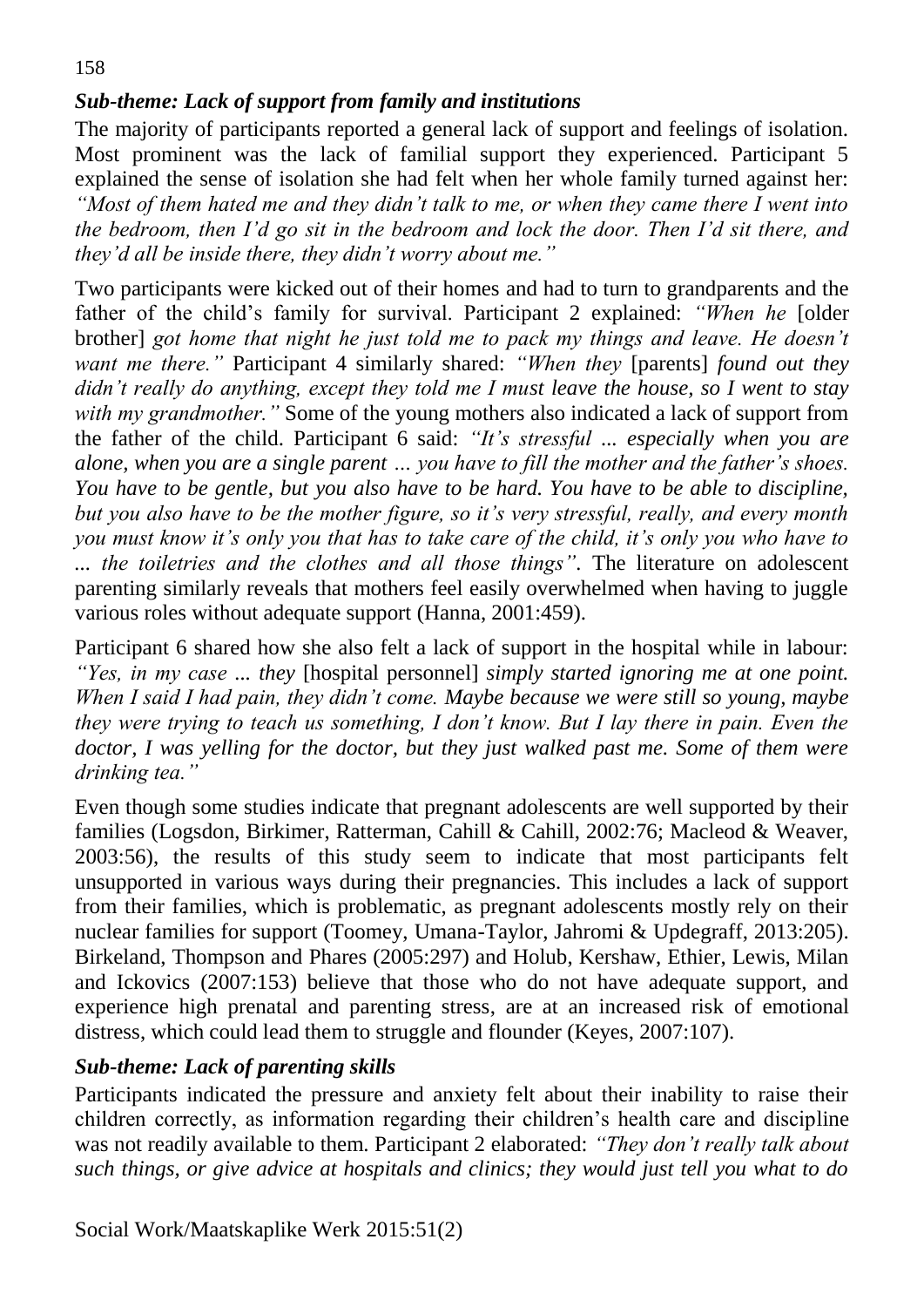*when you are there. Or you have to ask them 'What must I do here, or what must I do there?' When it happens, then they will tell you, but they won't just tell you out of their own."*

Participant 6 explained how she often felt out of her depth when trying to discipline her child: *"I just feel that when you are younger and you're a parent you don't have as much insight about ... you can't really create the boundaries, because it's almost like, you as parent also still have so much to learn."* Participant 7 agreed: *"Yes, it's also a bit difficult, because it's also my first child and I'm also still a young parent, so there's still a lot I have to learn."* Bunting and McAuley (2004:301) indicated that a number of adolescent fathers do not receive adequate support from their families in learning about parenting. Similarly, adolescent mothers in a study by Daniels and Nel (2009:67) expressed that they did not have support from their mothers in this regard. It was clear that they did not always have good parenting examples in their own families.

# *Sub-theme: Stigma*

During the interviews the adolescent parents recounted how their pregnancies were met with negative reactions and judgments, which frequently led to withdrawal from the outside world and ultimately exacerbated their sense of limited support and isolation. According to Bezuidenhout (2013:79), the families of adolescent parents, especially in small, rural communities, are often faced with stigmatisation and judgment. This seems to be similar in the semi-rural community of Sir Lowry's Pass Village.

Some participants recounted how gossiping about their pregnancies in the community, as well as judgment about their youth and the fact that they were sexually active, damaged their self-esteem and made them feel self-conscious. Participant 5 shared the stigma she was met with at the clinic: *"At the clinic they always asked me, 'Girl, how old are you that you are having a child?'"* Previous studies (De Jonge, 2001:53; Michels, 2000:558,563) have shown that pregnant and parenting adolescents neglect making proper use of health and social services, as they are keenly aware of the stigma some health and social services professionals attach to adolescent pregnancy, and therefore they feel disrespected and invaded when making use of these services.

Various participants complained about the judgment they experienced at school as well, from both teachers and peers. Participant 2 stated that: "*my one teacher was very unhappy about it ... she just said she was very disappointed in me"*. In this regard participant 3 indicated that: *"The teachers, when you enter the school, they look at you and they gossip, and when you get to class then they also gossip, the children. And if you go outside then there are people outside then they talk about you and you are pushed around in the courtyard"*. Adolescent mothers in a South African study (Bhana, Clowes, Morrell & Shefer, 2008:81,82) have reported most teachers being moralistic and judgmental, and that they are permitted to attend school as a matter of course and law only. Teachers do not usually make any special efforts to support them, and mostly view them as poor role models for their peers. However, the study by Bhana *et al.* (2008:88) found some female teachers to be supportive, unlike the experience reported by some of the participants in this study.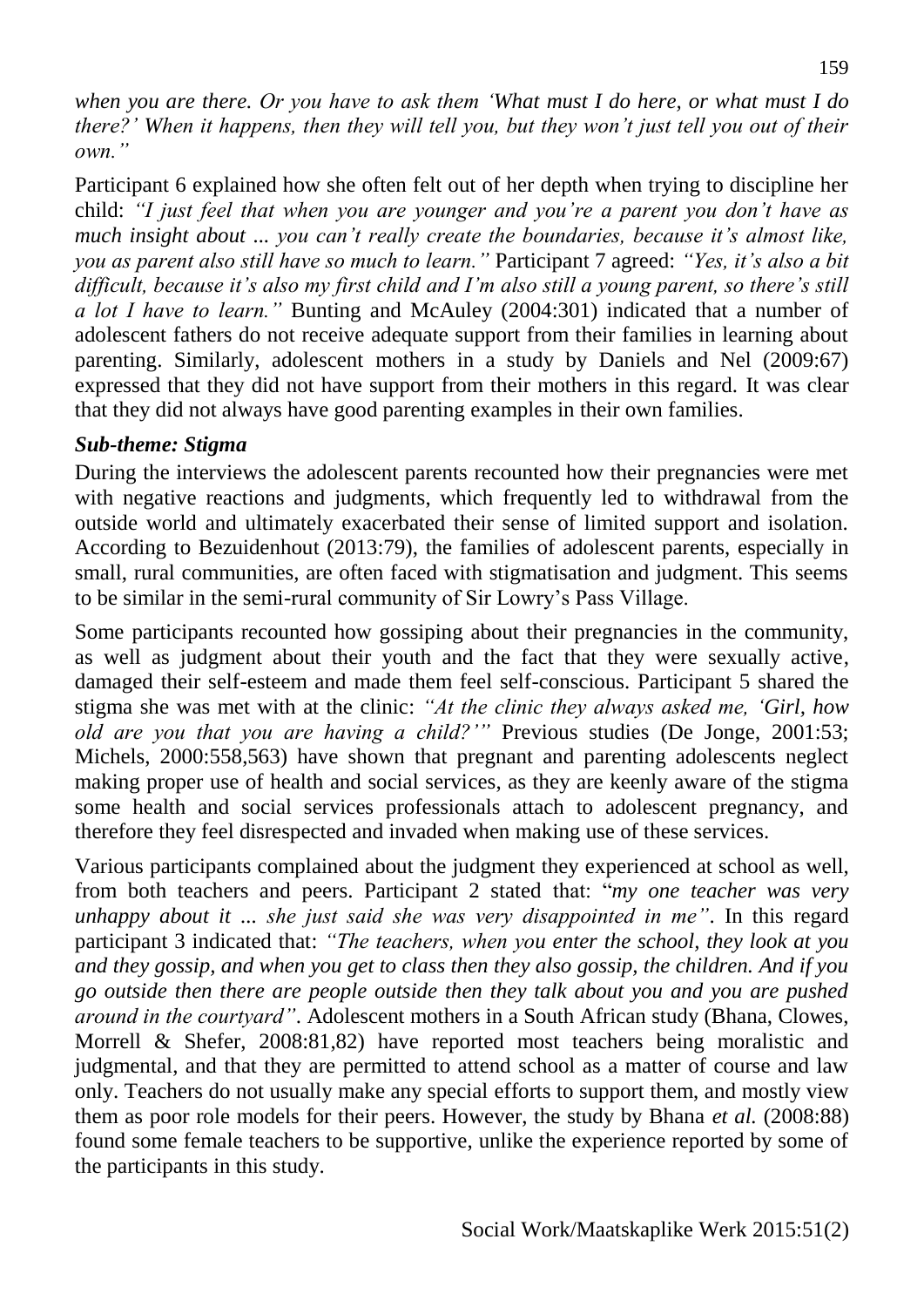Some participants also recounted how community members judged their parenting practices, called them bad mothers, or talked about them behind their backs. Participant 4 shared: *"People outside my family can only do bad things, or say bad things. Everyone says I'm not a good mother, or something, but I make time"*. Other studies similarly indicated that pregnant and parenting adolescents are frequently stigmatised by the school, their parents, community members and nursing staff (Breheny & Stephens, 2007:122; Jewkes *et al*., 2009: 680,682; Ngabaza, 2010:47).

#### *Sub-theme: Loss*

Adolescent parents also reported a sense of loss on different levels. Participant 6 elaborated on the loss of educational opportunities: *"I was in standard nine, halfway through standard nine. And all my mother said was 'You wanted to be an adult, we don't keep adults in school, you have to leave school'. Then I left school"*. This is in line with findings that adolescent mothers are less likely to complete their education than their older counterparts as a result of adolescent pregnancy (Macleod & Weaver, 2003:50). While some adolescent mothers in this study left school as a result of their pregnancies, this was not the case for participant 7. He shared: *"I left school in Grade 10, you know? I thought I want to leave school and bring in bread for my mother as well."* In this particular study participant 7, being the only adolescent father in the study, left school early as result of having to replace his father, who left them, as the breadwinner. However, Swartz and Bhana (2009:25) indicate that some adolescent males leave school as a result of adolescent pregnancy. They are in the difficult position of having to accept underpaid jobs at the cost of their education so as to provide for their children. Furthermore, these young men seldom make it back into the education system (Swartz & Bhana, 2009:25), which could in turn trap them in the cycle of poverty. In this way they are prevented from reaching their full potential and the possibility of rising above their adverse circumstances (Daniels & Nel, 2009:62).

Some participants referred to the loss of their freedom. When they fell pregnant, they often had to give up a previous lifestyle to look after their children. Participant 6 explained how she felt she had to sacrifice her youth and free time: *"Everything about being young. My free time. I couldn't hang with my friends like I could before. I had more responsibilities. Uhm .. .my me-time isn't me-time at all."* Participant 7 related how he had felt propelled into adult life, leaving his youth behind: *"Your childhood is now over, you're an adult now."* This is in keeping with findings by Carvalho *et al.* (2010:471), where adolescent fathers mentioned the loss of leisure time as a result of becoming a father, as well as feeling forced into adulthood.

# **Theme 3: Complexity of still being a child within the family**

Participants experienced the complexity of still being a child within the family. It seemed as if the majority of the adolescents' parents still regarded them as children and did not respect their views. This created a complex dynamic which caused participants to experience that their views were not respected and made them feel powerless.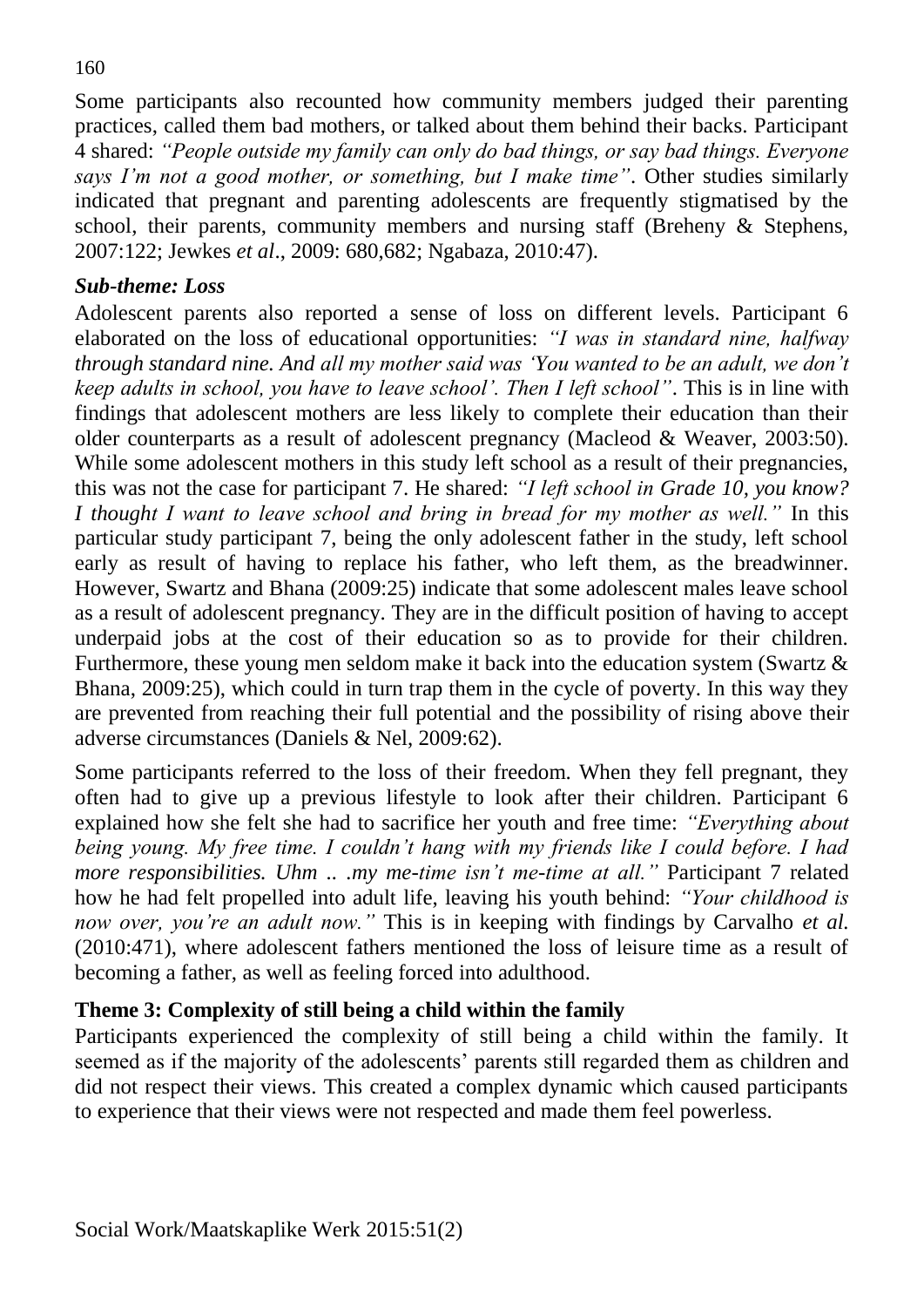# *Sub-theme: Powerlessness*

Participants explained during interviews how they experienced a great sense of powerlessness, revolving around issues such as lack of control in their lives and being denied the right to make choices for themselves and their children.

Powerlessness resulted when parents of adolescents did not allow their children to make their own choices. Participant 6 described how her family kept her child from seeing her father, even though she realised how important this was for her daughter: *"If my boyfriend had a year of contact with my child, then it was a lot, because the moment he did something bad he couldn't see her. And if they should hear in that time he wasn't allowed to see her that we'd had contact, they'd throw my phone against the wall".* Similarly previous studies have indicated that some adolescent fathers want to be part of their children's lives, but are shunned by the adolescent mother's family (Panday *et al.,* 2009:7; Swartz & Bhana, 2009:62). Conversely, in other studies adolescent mothers were of the opinion that adolescent fathers' lack of involvement is the result of lack of interest (Bunting & McAuley, 2004:295; Weinman, Smith & Buzi, 2002:439). Dallas (2004:351) mentions that families often lack guidelines on how to negotiate joint support when the father of the child and his family also want to be a part of the child's life, in this way frequently depriving adolescent parents of an additional source of support. Participant 2 also recounted how her family denied her choice and control. They wanted to send her away and give her baby up for adoption upon finding out about her pregnancy, not allowing her any choice in the matter: *"They just told me they would, when I'm done, they would first send me away, as soon as I'm done, and then they'd take her and give her to other people."* Statements such as this draw attention to the complexity of being a child in one's parents' home, while also having to assume the role of parent. Pungbangkadee *et al.* (2008:71) draw attention to the fact that adolescents naturally veer towards independence, while adolescent pregnancy and parenthood, in contrast, necessitate dependence on parents.

# *Sub-theme: Parental rights are not respected*

Participants indicated that their parental rights were not respected, especially by family members. Participant 3 explained how her sister simply assumed that she could not take care of her child and took him away from her: *"I feel if he was with me she could still help him. I don't mind her helping, but the child must stay with me as well."* 

Participant 6 shared how she felt when her parents continuously undermined her disciplining strategies: *"One almost feels you're not worthy of being the child's mother and just like ... you just feel they must stand back a bit."* In a study by Swartz and Bhana (2009:61) on adolescent fathers it became apparent that when mothers of adolescent parents take too much responsibility for their children's babies, they deny them the opportunity to reach independence and responsibility.

# **Theme 4: Positive aspects related to adolescent pregnancy and parenting**

Adolescent parents also mentioned positive aspects related to parenting in terms of support they got from family members and professional health care. They also described their children as the source of joy and meaning in their lives. The meaning and joy they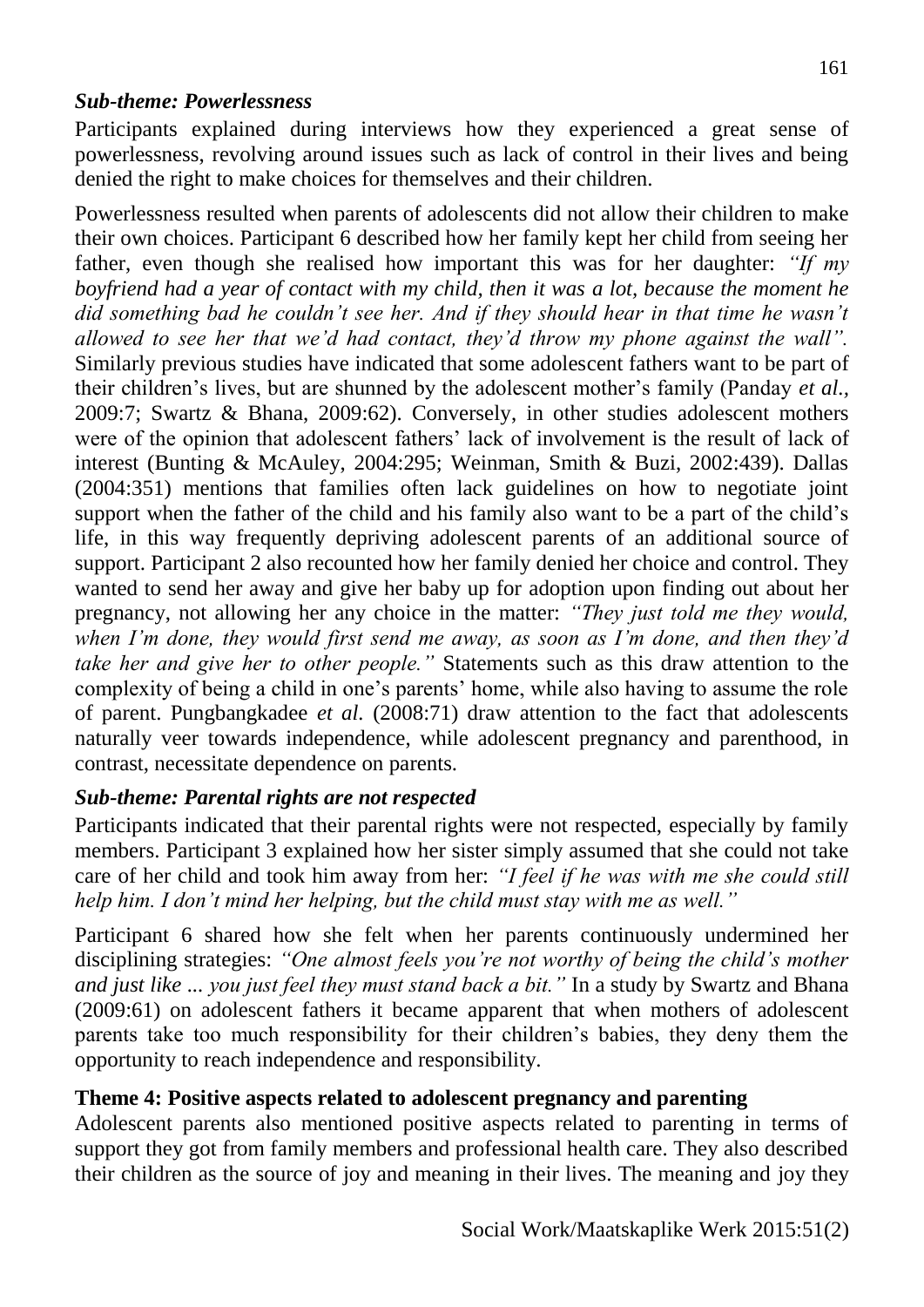experienced from their children enabled them to develop a positive attitude about their lifestyles and world views. Some the participants expressed their aspirations for their children.

### *Sub-theme: Support*

Pregnancy and parenting seemed significantly easier in cases where participants experienced some form of support. Participant 6 explained that: "*it's difficult ... so if you get support from outside it helps the situation. But I ... all I can say is, I received a tremendous amount of support, from my aunt, my friends at church, and even from my boyfriend's parents. That helped, even though I received no support in my own home."* Several participants did not receive adequate support from their nuclear families, but found support through different avenues, such as from other family members, the father of their child, his family, or the church. Participant 5 shared the following about her child's father: *"He works when he can, he buys when he can, does everything, when I ask him something he would give me everything, even when he has to give me his last, he'd give it to me."* Participant 7 felt supported by the mother of his child, as well as his family: *"My mother, father, uncle, aunt ... anything we needed, we could just depend on them."*

In a study by Swartz and Bhana (2009:58) adolescent fathers indicated that they felt mostly supported by their mothers. General support from family members regarding caring for the child and taking over some child-care responsibilities so that the adolescent father can do what is necessary (for instance, work to provide financially) is also experienced by them in a positive way (Carvalho *et al*., 2010:472). Most participants in this study emphasised the importance of practical and financial support. Participant 2 related how her sister-in-law's parenting advice had been invaluable: *"My sister-in-law talked to me about it a lot, how it's going to be when I'm a mother, how it's going to be when you finish, and what you need to do, and those things."* Participant 4 underscored the importance of the clinic's material contributions: "*Look, later I didn't even have to buy milk, I got it at the clinic. I get it for free."*

# *Sub-theme: Children as source of meaning*

Participants also mentioned some positive aspects related to parenting, such as finding children a source of comfort and meaning in their lives. In addition, participants who received support developed a positive attitude about their lifestyles and world views. Keyes (2005:540) indicated that individuals' subjective wellbeing, their perceptions of their lives and the quality of their functioning contribute to mental health.

Participants emphasised the importance of their relationship with their children and how they bring joy and meaning into their lives. Participant 6 shared: *"It's just so wonderful to know, at the end of the day, especially when you've had a stressful day, and you come home, you can know that that's the one person who will give you sincere love and come to you with a kiss or a hug and kind of make you feel better when the world doesn't make sense anymore."* Participant 5 explained how her child reduced her sense of loneliness: *"It's like ... still nice to be at home, just to give your child love. I don't worry about the people on the streets, or friends, I have my own friend now.* "Participant 7 shared how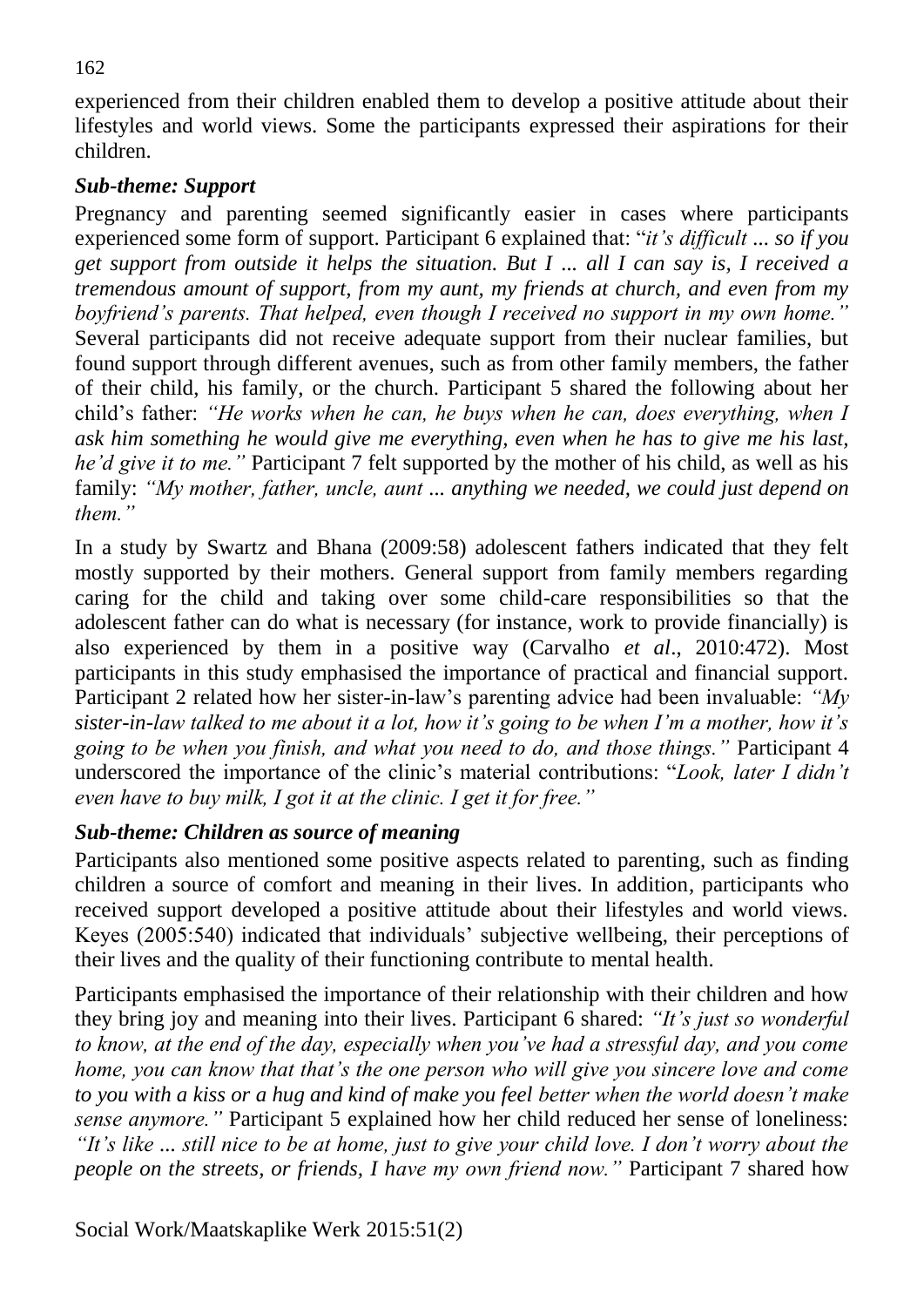seeing his child asleep when going to work fills him with a sense of wonder: *"for me it's ... it's such a feeling that comes over you, to be able to say, joh, this is my child".*  Participant 4 noted: *"Goodness, but many things changed ... and how I see the world. It's now not just ... every day isn't just a big joke, or we just go into life. It's almost like a privilege for me now, to open my eyes each day, because many things ... more things have become important, it's not just a party all the time."* Participants found the experience of parenting significant in that they felt it changed their views on and attitudes to life, rendering them more mature, more responsible individuals. This is consistent with previous research, where adolescent parents mentioned the transformative effect of parenting (Carvalho *et al*., 2010:471; Dornig *et al.,* 2009:55; Swartz & Bhana, 2009:39). Participant 2 stated: *"today I think more like an adult than two years ago. And the way I do things is also completely different from two years ago. I used to do a lot of things ... I broke into people's homes. I almost went to jail"*. Dornig *et al*. (2009:55), Lesser, Anderson and Koniak-Griffin (1998), Seamark and Lings (2004:817) state that children bring a greater sense of purpose and hope for the future to adolescent parents.

# *Sub-theme: Aspirations for their children*

Participant 2 expressed wanting a different life for her child to what she had had: *"Almost like, she mustn't walk the path I walked."* This is similar to previous studies indicating that adolescent parents often want to give their children what their own parents had failed to provide for them (Dornig *et al.,* 2009:56; Lesser *et al*., 1998:11; Seamark & Lings, 2004:815). This could include, for instance, the attention, guidance and love they did not receive from their own parents (Lesser *et al*., 1998:11; Seamark & Lings, 2004:815); avoiding parenting mistakes their parents had made; and a wish that their children would have better lives than they had, by proactive planning for their children, and making sure they get a good education (Dornig *et al*., 2009:56).

#### **DISCUSSION**

Participants in this study indicated that pregnancy and parenting during early adolescence were predominantly challenging experiences. Almost all participants indicated that vulnerability and lack of sex education contributed in some way or another to their becoming pregnant and complicated their parenting experiences. According to Jewkes *et al.* (2009:682), it is essential to view adolescents within their environmental context and to consider how the way in which they were socialised plays a role in their becoming pregnant. This is in line with the way in which the research was conducted, viewing adolescent parents' experiences with community psychology and bio-ecological systems theories in mind. These theories allowed the authors to view adolescent parents within the context of their environmental fields in order to understand their experiences of pregnancy and parenting optimally. These parents' contexts involved, among other things, socio-economic difficulties and inadequate support systems, which were amplified by the experiences of pregnancy and parenting. From a community psychology perspective, such a view of individuals within their context provides a more comprehensive view of their needs and problems (Lazarus *et al*., 2006:147), which in turn relates to the mental health continuum in that such information could assist social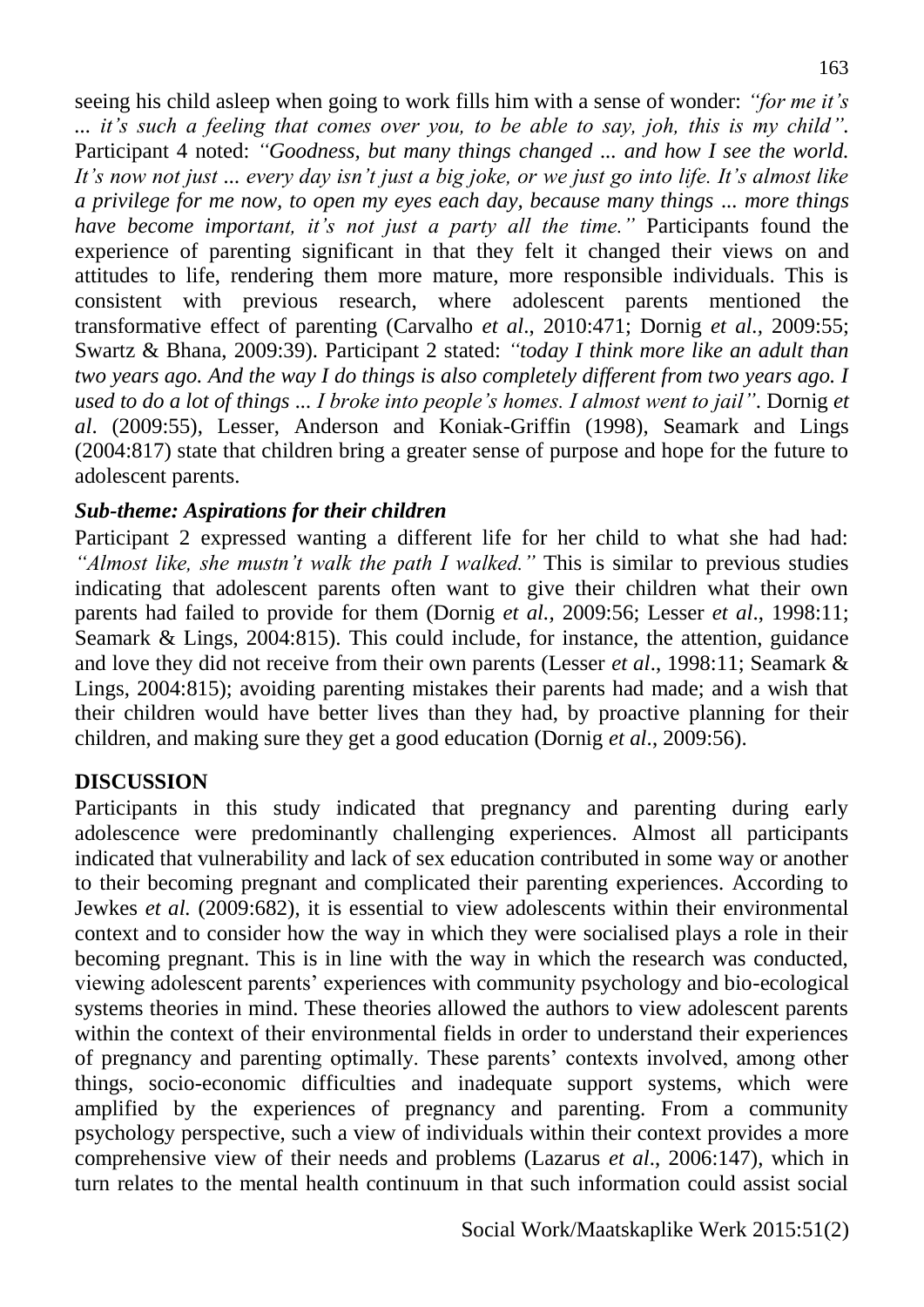and health service professionals with the necessary service provision to this population; this could in turn promote flourishing (Keyes, 2005:547). In line with bio-ecological systems theory, this study shed light on proximal processes and how participants' personal characteristics, paired with certain environmental factors and changes, had an impact on the course of their development. In chronosystem terms, some participants experienced what could be described as non-normative or unexpected changes, such as the serious illness or death of a close family member, which in turn influenced the course of their life and development in that certain adverse circumstances contributed to adolescent pregnancy (Rosa & Tudge, 2013:250).

Adolescent parents experienced pregnancy and parenting as mostly difficult as a result of stigma from families, peers and others; feelings of isolation and being ostracised; the loss of various important things, such as their freedom, educational possibilities and friends; and a general lack of support. These findings are supported in the literature about the negative experiences of adolescent pregnancy and parenting involving stigma, loss and rejection (Hanna, 2001:459; Ngabaza, 2011:47,49). As Keyes (2002:209) noted, not feeling part of a community and not feeling accepted impacts negatively on social wellbeing and could contribute to participants' leaning towards the languishing, struggling or floundering end of the mental health continuum. Toomey *et al.* (2013:195) hold that support is a buffering factor in adolescent pregnancy and parenting. Orford (1994:75) similarly contends that individuals are buffered by the presence of social support during major life changes, or in times of crisis. Additionally, the literature has highlighted the importance of supportive relationships as a significant contributing factor to the wellbeing of pregnant adolescents (Kershaw *et al.,* 2013:288).

Some participants in this study lacked support from their mothers, who were not involved during their pregnancy and parenting, contrary to other studies indicating that families were supportive during adolescents' pregnancies (Logsdon *et al.*, 2002:76; Macleod & Weaver, 2003:56). Sometimes this lack of support was because their mothers had passed away, were ill, disapproved of their pregnancies, or were abusing alcohol. This lack of support from mother figures is disconcerting, as the literature suggests that the role of mothers during their adolescent children's pregnancies is paramount, as their support in particular has the potential to promote wellbeing and reduce risks related to adolescent pregnancy (Jewkes *et al.,* 2009:681; Toomey *et al.,* 2013:195). Female participants also felt unsupported in the sense that their relationships with the fathers of their children were often disapproved of, and family members frequently tried to keep them from what Kershaw *et al.,* (2013:299) view as a potentially significant source of support. Some South African studies have indicated that adolescent mothers need more emotional support from parents and sorely miss peer and partner support (De Visser & Le Roux, 1996; Parekh & De la Rey, 1997). Adolescent fathers, in turn, have expressed a need for increased support in the practical and informational spheres (Swartz & Bhana, 2009:94,96). Research indicates that it is important to assist fathers to form a part of their children's lives, as they contribute to their children's wellbeing in unique ways (Spjeldnaes, Moland, Harris & Sam, 2011:7).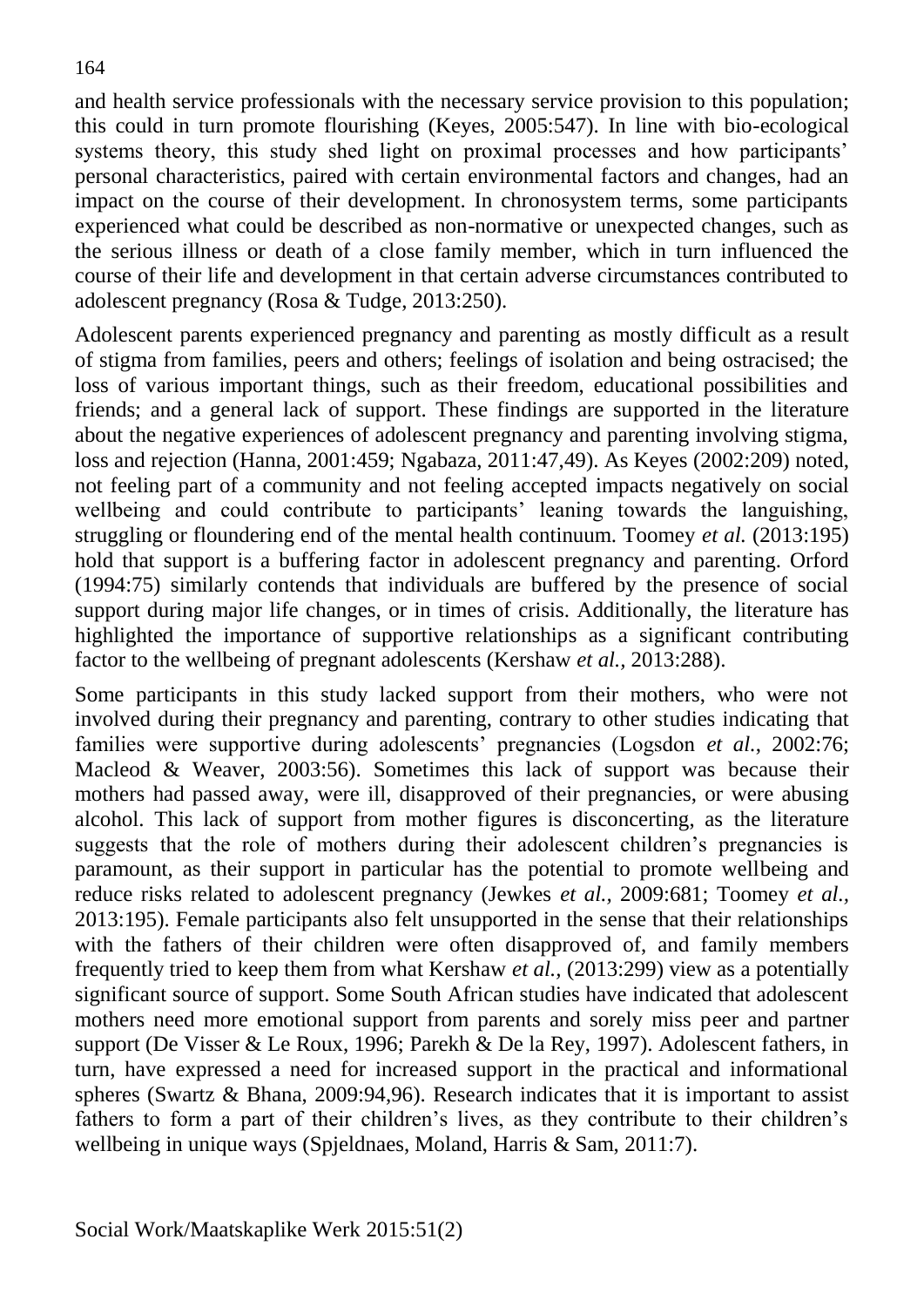In accordance with bio-ecological systems theory, proximal processes have a better chance of influencing development positively in environments which are stable and advantageous, as well as among individuals with strong emotional connections (Rosa & Tudge, 2013:252). Therefore, it is understandable that factors such as poverty, and tenuous relationships and support, influenced participants' development, as well as their experience of pregnancy and parenting.

Participants reported being stigmatised by community members, teachers, peers and hospital and clinic staff. Specifically with regard to health professionals, Breheny and Stephens (2007:122) warn against their drawing upon certain dominant discourses about adolescent pregnancy and parenthood, such as adolescent mothers automatically being 'bad mothers', or incompetent parents, as these discourses are mostly negative in nature and do not draw upon adolescents' individual strengths, which in turn makes these young mothers distrustful of and negative towards the health care system, and they fail to empower them.

The participants in this study felt the pressures of parenting keenly and frequently reported feeling overwhelmed. Participants expressed a need for more information and guidance around parenting skills, rather than having to cope with the high expectations and judgments from those around them about their current parenting practices. Swartz and Bhana (2009:87) mention that adolescent fathers generally find programmes centring on parenting helpful. Furthermore, participants felt that their parental rights were often not respected, as their elders took over child-care responsibilities, or undermined their disciplining strategies, which illuminate some of the complexities of being a child in the home of parents, while also having to raise one's own young child. Clearly participants were also not given the chance to learn how to be parents to their children and to take responsibility for their own and their children's lives. This is similar to findings in Swartz and Bhana's (2009:61) study, which indicate that adolescent father's mothers at times take responsibility to the extent that adolescent fathers end up regarding their children as siblings. Such attitudes towards taking responsibility might stifle adolescent parents' sense of self-efficacy and personal control, which might in turn compromise their sense of empowerment (Visser, 2012a:12). According to Visser (2012a:12), empowering individuals revolves around believing in, and encouraging, their capacity to resolve their own difficulties, and it is one of the key elements promoted by community psychology.

Negative experiences of pregnancy and parenting seemed to be mitigated by the perceived significance of adolescent parents' relationships with their children, the meaning they found in being a parent, and the support they received. Research indicates that interpersonal relationships providing a sense of belonging are vital contributions to mental health (Keyes, 2005:547). Participants seemed to view themselves as more mature, responsible adults as a result of becoming parents, and life as being precious and a privilege. This concurs with participant 7's life changes, involving, for instance, not stealing any longer. Even though participants expressed a distinct awareness of the hardships involved in adolescent pregnancy and parenting in some of the themes, they also expressed positive thoughts and feelings about it. Keyes (2005:540) believes that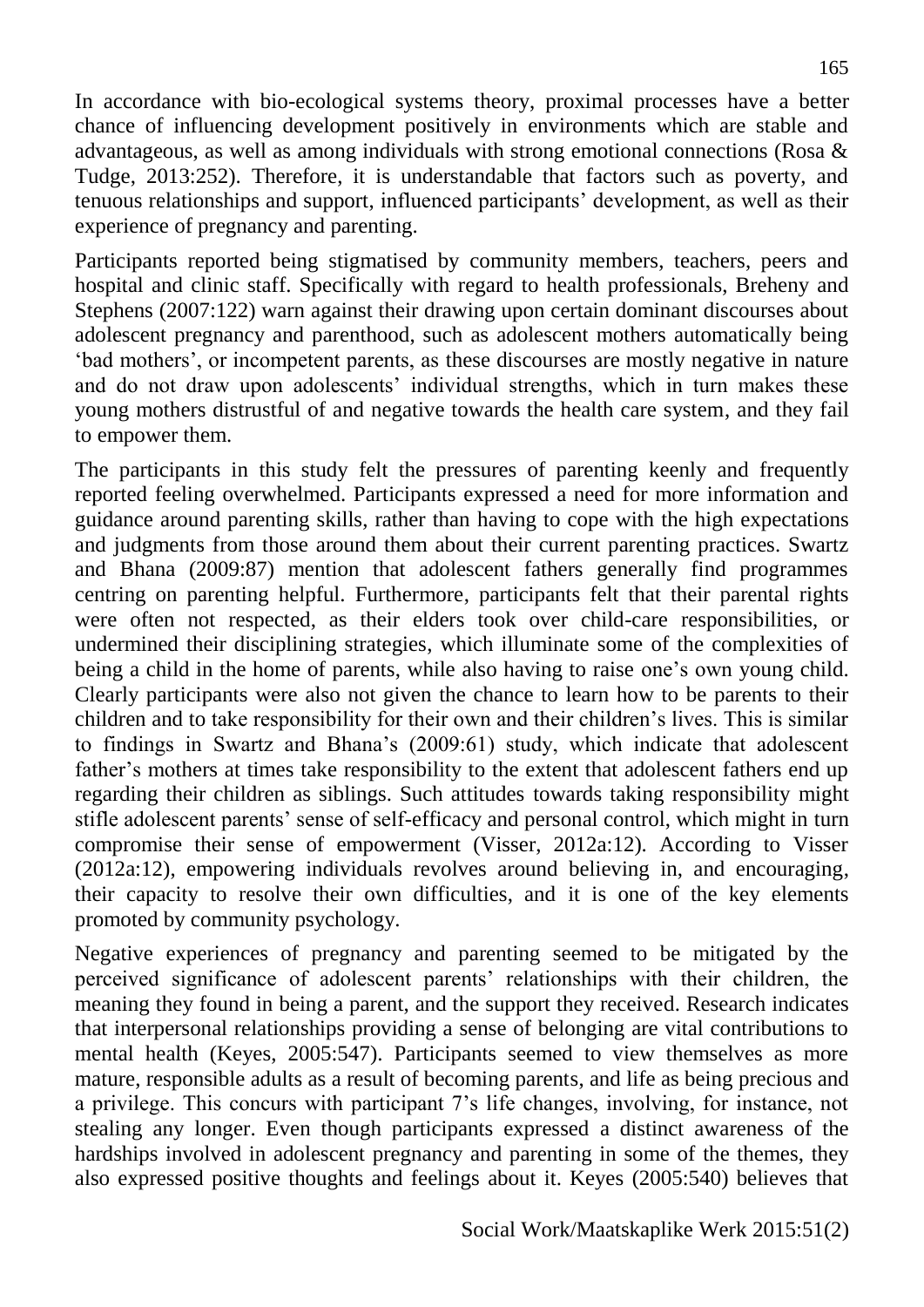such positive feelings about one's life contribute significantly to mental health, and the possibility of an individual flourishing as opposed to languishing, floundering, or struggling. Participants also described their relationships with their children as a significant, supportive factor in their lives, providing them with comfort. They frequently commented on their wishes for their children, and the gravity with which they approached the tasks of protecting, disciplining and communicating values to their children. Weinman, Buzi and Smith (2005:265) highlight the importance of emphasising adolescent parents' strengths in order to empower them sufficiently to make progress. These positive experiences of parenting could be utilised in interventions with adolescent parents so that they may move towards the flourishing end of the mental health continuum.

# **RECOMMENDATIONS**

Participants in this study showed a tenacity and a will to survive that, if properly channelled and guided, could improve their own and their children's quality of life considerably. Dornig *et al*. (2009:58) pointed out in a recent study that adolescent pregnancy and parenthood might be an important moment of hopefulness during which to enter into and channel these young individuals' lives in positive ways. The meaning of having a child for adolescent parents could be a focus of further research, especially as it may be one of the factors involved in why they become pregnant.

Participants communicated a lack of support and knowledge in various areas of their lives. Therefore, linking pregnant and parenting adolescents with the appropriate resources and sources of support, such as hospitals, clinics, and welfare and counselling services, is of vital importance.

Adolescent parents communicated feelings of isolation, especially during the pregnancy period. Lack of support from mother figures in particular was frequently experienced. Thus it is important to help adolescent parents connect with figures they can look to for guidance and emotional support, such as parents, counsellors or therapists.

Groups for pregnancy and parenting support, therapy and parent education could be set up in semi-rural communities. Participants in this study communicated a need for such emotional and informational support. Self-help groups could also be considered for pregnant and parenting adolescents. These groups reflect many of the attitudes inherent in community psychology, as they could be viewed as indigenous resources that empower individuals, in this way aiding in the prevention and resolution of problems. These groups could provide a sense of belonging and additional support to members, while the resulting empowerment and heightened sense of support could in turn lead to increased wellbeing and flourishing.

Furthermore, accessible programmes centring on sex education could prevent further pregnancies among adolescent parents, as the parents in this study also indicated a lack of knowledge in this area. While it has been proposed that such programmes presented in schools are not accessible enough for learners it is also possible that adolescent parents, as a result of their socio-economic circumstances, do not reach the grades in school at which point sex education is provided. Programmes presented in the

Social Work/Maatskaplike Werk 2015:51(2)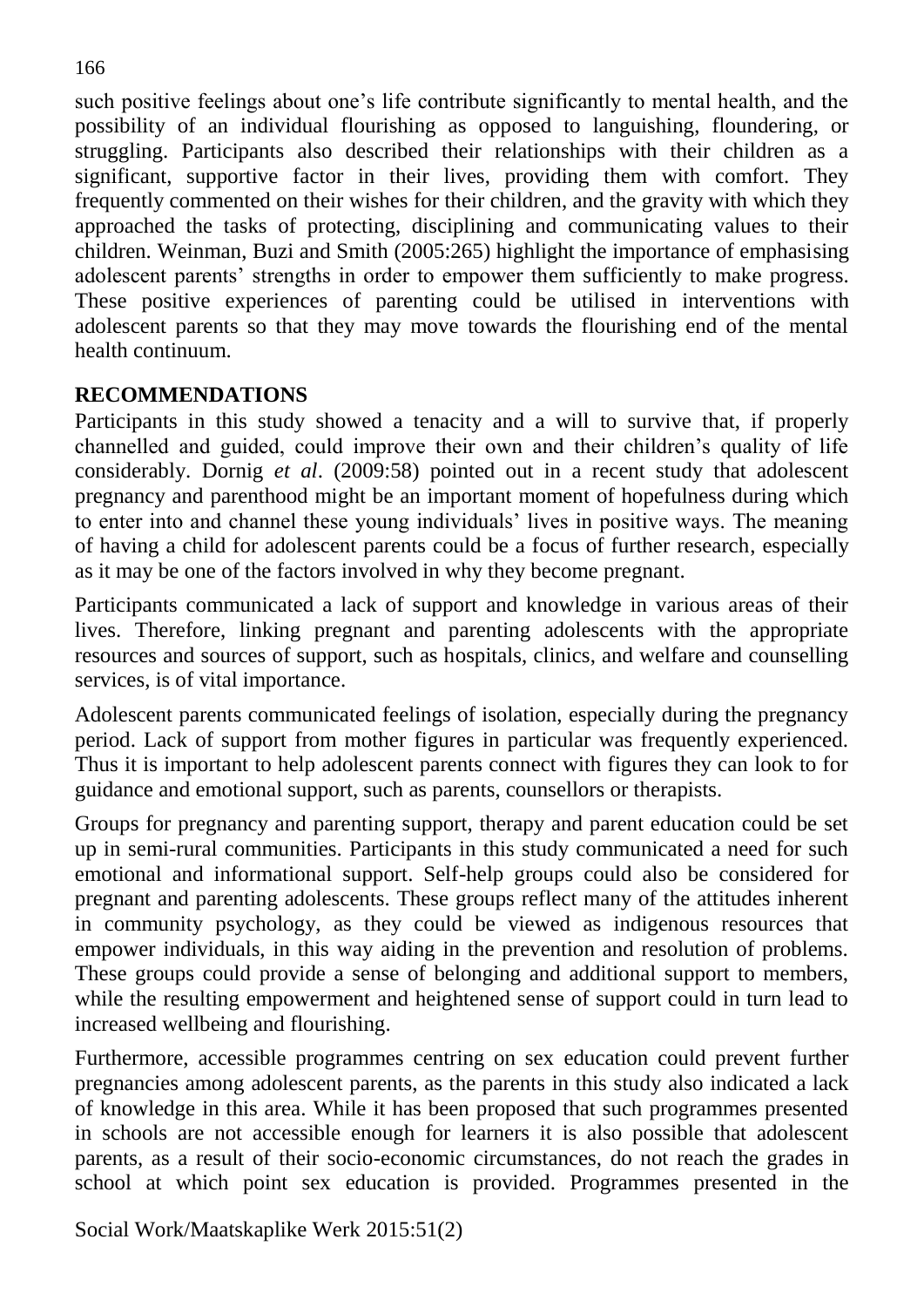community, also involving peer-to-peer sex education, could benefit the difficult-toreach adolescent parent population group.

Additional support for the families of pregnant and parenting adolescents should be provided, as it became apparent in this study that these adolescents' families often do not know how to handle the news of their pregnancies, struggle to involve their adolescent child's partner for support, or are already in crisis and requiring outside help. Family therapy group sessions could benefit these family structures greatly. In some cases therapeutic family mediation can secure the positive involvement of adolescent parents, their parents, family members and friends. Therapeutic family mediation in the context of adolescent pregnancy and parenting warrants research.

Adolescent parents also communicated the negative impact of stigmatisation. Consequently psycho-education on adolescent pregnancy and the circumstances surrounding the phenomenon could be presented in schools and to clinic and hospital staff, to promote acceptance and support and minimise stigma. Negative discourses and stereotypes about adolescent pregnancy and parenting should be addressed during information sessions presented to clinic and hospital staff, ensuring that psychoeducation covers the necessity for health care professionals to draw on pregnant and parenting adolescents' strengths rather than focussing on deficits and problems.

Furthermore, actions such as throwing a phone against a wall are indicative of a lack of communication and problem-solving skills. Such skills could be facilitated in family sessions with adolescent parents and their families. Therapeutic family mediation as outlined by Irving and Benjamin (2002) could be of value to these families. Further research on this mode of intervention should be conducted.

As only a limited number of participants was involved in this study, it is suggested that more research around the experiences of minority group adolescent parents should be done in South Africa with larger sample sizes, with a specific focus on the experiences of adolescent fathers.

# **CONCLUSION**

This study promotes understanding of the lived experiences of pregnant and parenting adolescents as informed and shaped by their environments. Participants indicated that they found pregnancy and parenting trying as a result of their socio-economic circumstances, feelings of powerlessness and loss, stigmatisation, and lack of support. Their parenting was affected by their lack of parenting skills. Furthermore, their parental rights were frequently not respected. However, parenting was not an altogether negative experience, as they indicated that the comfort of having children, support from others, and the transformative effect of parenthood were positive experiences. This deeper understanding of adolescent pregnancy and parenthood enables pathways in interventions in aid of this vulnerable population group. Such interventions could include support, therapy and self-help groups for pregnant and parenting adolescents; adequate sex education presented in schools and the community; therapeutic family mediation, support and psycho-education for parents of pregnant and parenting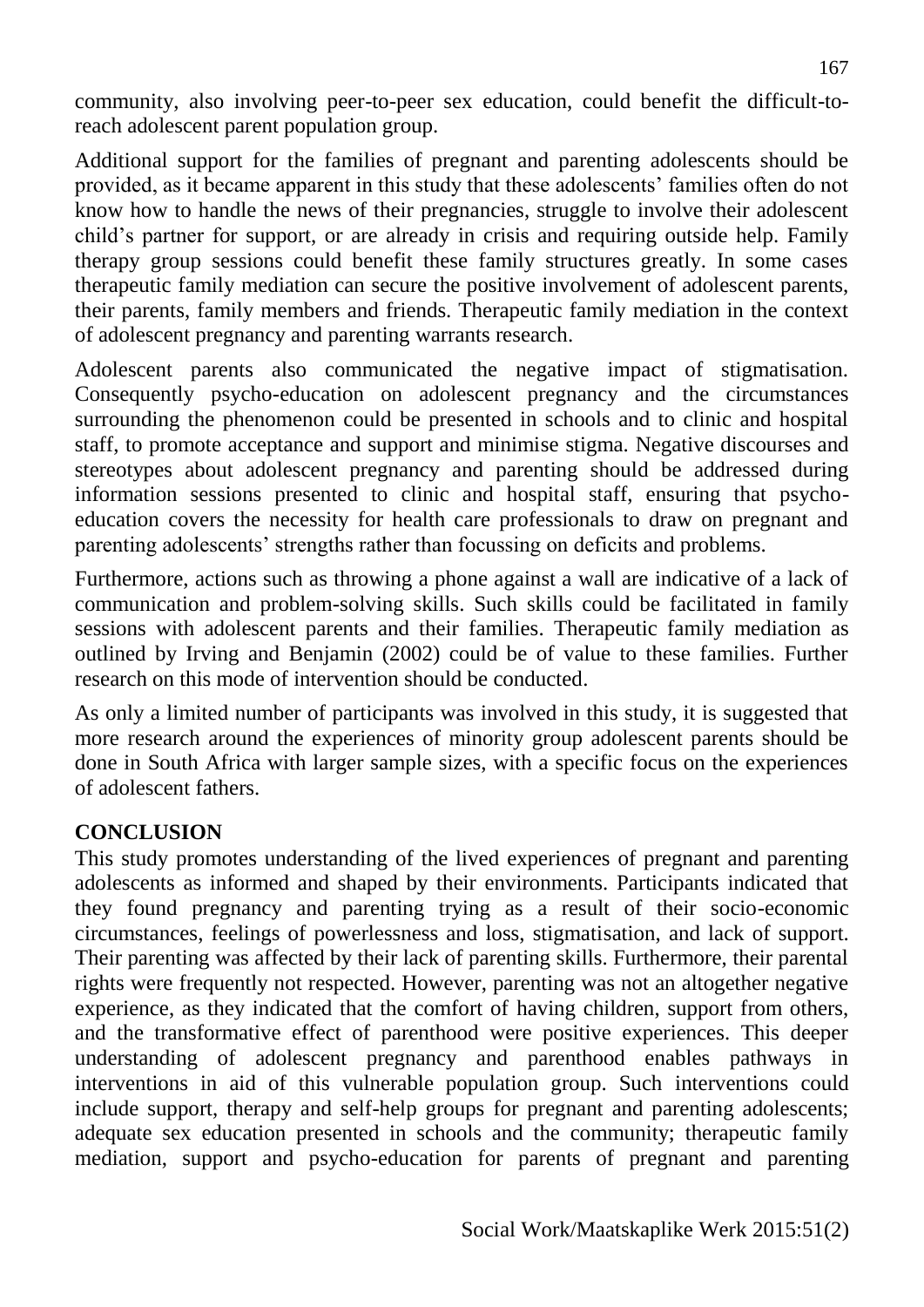168

adolescents; as well as psycho-education in schools, clinics and hospitals to minimise potential stigma.

# **REFERENCES**

BEZUIDENHOUT, F.J. 2013. **A reader on selected social issues**. Pretoria: Van Schaik Publishers.

BHANA, D., CLOWES, L., MORRELL, R. & SHEFER, T. 2008. Pregnant girls and young parents in South African schools. **Agenda**, 76:78-90.

BIRKELAND, R., THOMPSON, J.K. & PHARES, V. 2005. Adolescent motherhood and postpartum depression. **Journal of Clinical Child and Adolescent Psychology**, 34(2):292-300*.*

BRADLEY, D. 2003. Perspectives on newborn abandonment. **Pediatric Emergency Care**, 19(2):108-111.

BREHENY, M. & STEPHENS, C. 2007. Irreconcilable differences: health professionals' constructions of adolescence and motherhood. **Social Science & Medicine**, 64:112-124.

BRONFENBRENNER, U. 1994. Ecological models of human development. **In: International Encyclopedia of Education**, 3:1643-1647. Oxford: Elsevier.

BUNTING, L. & McAULEY, C. 2004. Research review: teenage pregnancy and parenthood: the role of fathers. **Child and Family Social Work**, 9*:*295-303.

CARVALHO, G.M., MERIGHI, M.A.B. & JESUS, M.C.P. 2010. The experience of repeated fatherhood during adolescence. **Midwifery***,* 26:469-474.

DALLAS, C. 2004. Family matters: how mothers of adolescent parents experience adolescent pregnancy and parenting. **Public Health Nursing**, 21(4):347-353.

DANIELS, D. & NEL, E. 2009. Tienermoederskap in 'n arm Wes-Kaapse gemeenskap: Narratiewe oor ondersteuning. **Social Work/Maatskaplike Werk**, 45(1):62-75.

DAVIES, L. 2008. **Mothers who kill their children. A literature review**. Stellenbosch: University of Stellenbosch. (Unpublished MA thesis)

DE JONGE, A. 2000. Support for teenage mothers: a qualitative study into the views of women about the support they received as teenage mothers. **Journal of Advanced Nursing**, 36(1):49-57.

DEPARTMENT OF SOCIAL DEVELOPMENT. 2012. **White Paper on Families in South Africa**, 1-63.

DE VISSER, J. & LE ROUX, T. 1996. The experience of teenage pregnancy in Knoppieslaagte. **South African Journal of Sociology**, 27(3):98-106.

DORNIG, K., KONIAK-GRIFFIN, D., LESSER, J., GONZÁLEZ-GIGUEROA, E., LUNA, M.C., ANDERSON, N.L.R. & COREA-LONDON, B. 2009. "You gotta start thinking like a parent": hopes, dreams, and concerns of ethnic minority adolescent parents. **Families in Society**, 90(1):51-60.

Social Work/Maatskaplike Werk 2015:51(2)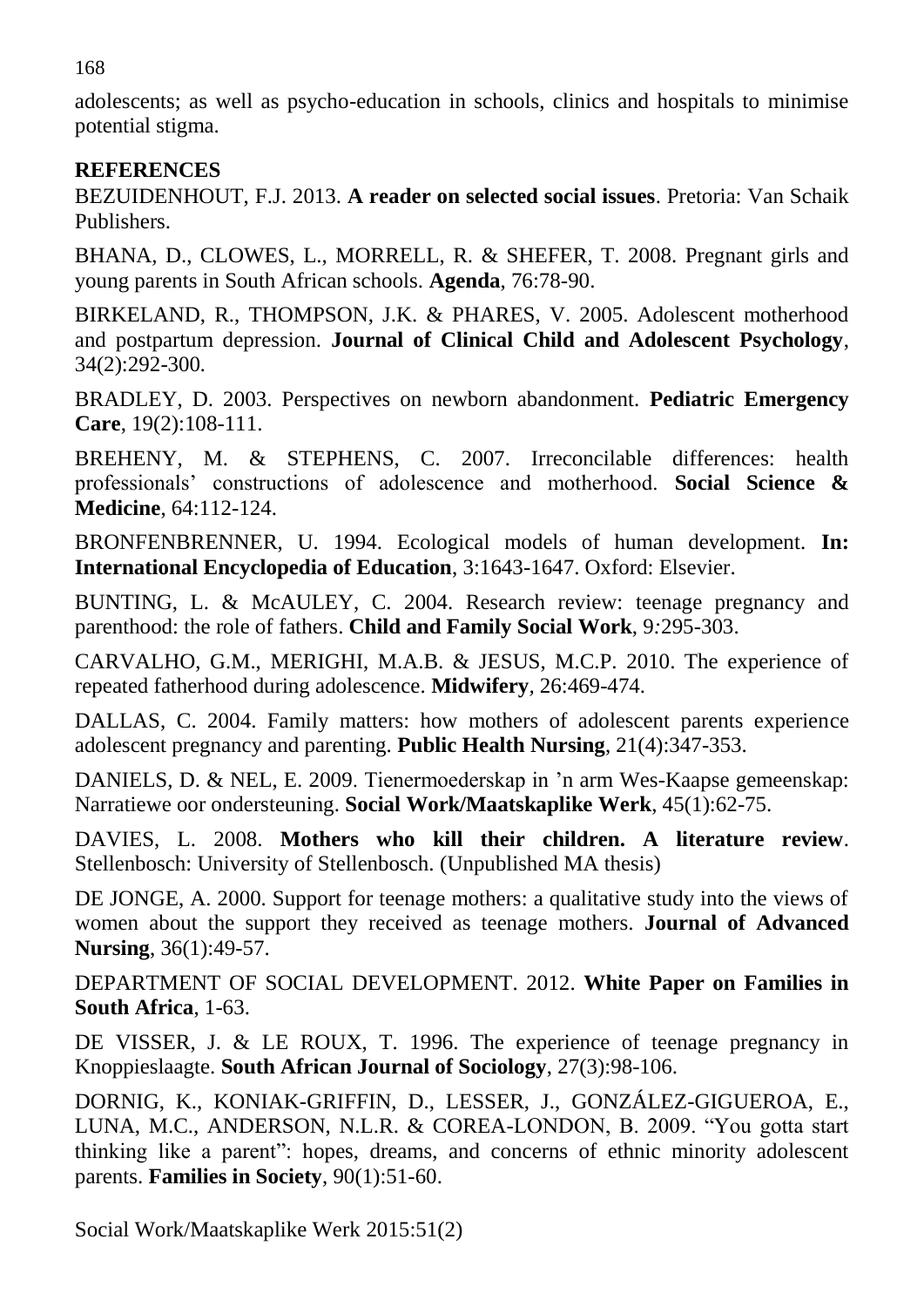FAGAN, J., BERND, E. & WHITEMAN, V. 2007. Adolescent fathers' parenting stress, social support and involvement with infants. **Journal of Research on Adolescents**, 17(1):1-22.

FOUCHÉ, C.B. & SCHURINK, W. 2011. Qualitative research designs. **In**: DE VOS, A.S., STRYDOM, H., FOUCHÉ, C.B. & DELPORT, C.S.L. (eds) **Research at grass roots: for the social sciences and human service professions.** Pretoria: Van Schaik Publishers, 307-327.

FOUCHÉ, C.B. & DELPORT, C.S.L. 2011. Introduction to the research process*.* **In**: DE VOS, A.S., STRYDOM, H., FOUCHÉ, C.B. & DELPORT, C.S.L. (eds) **Research at grass roots: for the social sciences and human service professions.** Pretoria: Van Schaik Publishers, 61-76.

GROENEWALD, T. 2004. A phenomenological research design illustrated. **International Journal of Qualitative Methods**, 3(1).

HANNA, B. 2001. Negotiating motherhood: the struggles of teenage mothers. **Journal of Advanced Nursing**, 34(4):456-464.

HELDERBERG STREET PEOPLE'S CENTRE. 2010. **History of Sir Lowry's Pass**. [Online] Available:<http://www.helderbergstreetpeople.co.za/>[Accessed: 12/06/2011].

HENNING, E., VAN RENSBURG, W. & SMIT, B. 2004. **Finding your way in qualitative research**. Pretoria: Van Schaik Publishers.

HERMAN-GIDDENS, M.E., SMITH, J.B., MITTAL, M., CARLSON, M. & BUTTS, J.D. 2003. Newborns killed or left to die by a parent: a population-based study. **JAMA***,* 289(11):1425-1429.

HOLUB, C.K., KERSHAW, T.S., ETHIER, K.A., LEWIS, J.B., MILAN, S. & ICKOVICS, J.R. 2007. Prenatal and parenting stress on adolescent maternal adjustment: identifying a high-risk subgroup. **Maternal and Child Health Journal**, 11:153-159.

IRVING, H.H. & BENJAMIN, M. 2002. **Therapeutic family mediation. Helping families resolve conflict**. Thousand Oaks: Sage Publications.

JEWKES, R., MORRELL, R. & CHRISTOFIDES, N. 2009. Empowering teenagers to prevent pregnancy: lessons from South Africa. **Culture, Health & Sexuality,** 11(7):675-688.

JOOSTE, B. 2010. City's dumped baby shame. **Cape Argus**. 16 August. [Online] Available [http://www.samedia.uovs.ac.za.ez.sun.ac.za/cgibin/getpdf?year=2010& refno](http://www.samedia.uovs.ac.za.ez.sun.ac.za/cgibin/getpdf?year=2010&%20refno%20=3915&topic=10)  [=3915&topic=10](http://www.samedia.uovs.ac.za.ez.sun.ac.za/cgibin/getpdf?year=2010&%20refno%20=3915&topic=10) [Accessed: 29/04/2011].

KERSHAW, T., MURPHY, A., DIVNEY, A., MAGRIPLES, U., NICCOLAI, L. & GORDON, D. 2013. What's love got to do with it: Relationship functioning and mental and physical quality of life among pregnant adolescent couples. **American Journal of Community Psychology**, 52:288-301.

KREFTING, L. 1990. Rigor in qualitative research: the assessment of trustworthiness. **The American Journal of Occupational Therapy**, 45(3):214-222.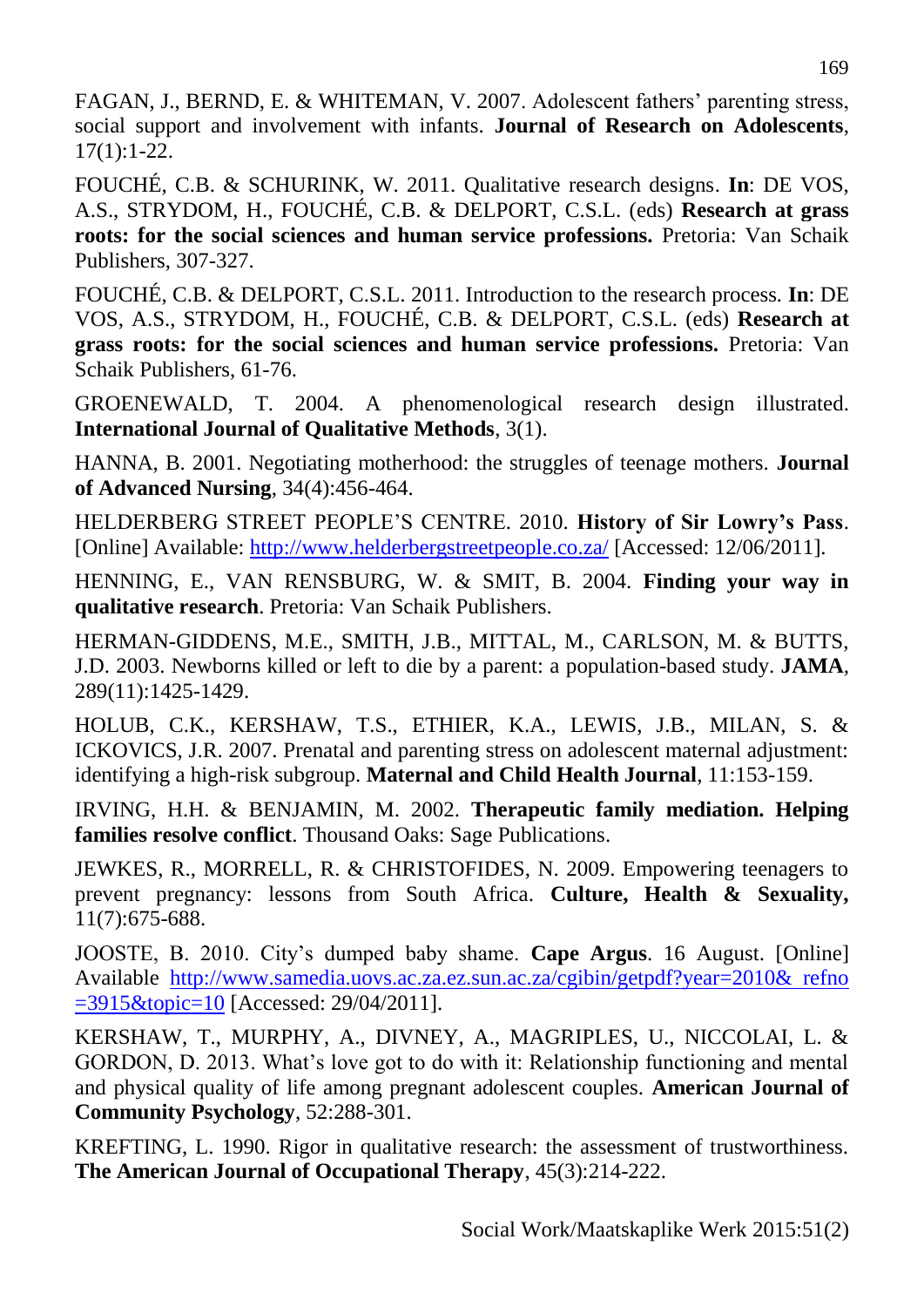170

KEYES, C.L.M. 2002. The mental health continuum: from languishing to flourishing in life. **Journal of Health and Social Behaviour**, 43(2):207-222.

KEYES, C.L.M. 2005. Mental illness and/or mental health? Investigating axioms of the complete state model of health. **Journal of Consulting and Clinical Psychology**, 73(3):539-548.

KEYES, C.L.M. 2007. Promoting and protecting mental health as flourishing. **American Psychologist**, 62(2):95-108.

LAGHI, F., BAUMGARTNER, E., RICCIO, G., BOHR, Y. & DHAYANANDHAN, B. 2013. The role of romantic involvement and social support in Italian adolescent mothers' lives. **Journal of Child and Family Studies**, 22:1074-1081.

LAZARUS, S., BOJUWOYE, O., CHIRESHE, R., MYAMBO, K., AKOTIA, C., MOGAJI, A. & TCHOMBE, T. 2006. Community psychology in Africa: views from across the continent. **Journal of Psychology in Africa**, 16(2):147-160.

LESSER, J., ANDERSON, N.L.R. & KONIAK-GRIFFIN, D. 1998. "Sometimes you don't feel ready to be an adult or a mom": the experience of adolescent pregnancy. **Journal of Child and Adolescent Psychiatric Nursing**, 11(1):7-16.

LOGSDON, M.C., BIRKIMER, J.C., RATTERMAN, A., CAHILL, K. & CAHILL, N. 2002. Social support in pregnant and parenting adolescents: research, critique, and recommendations. **Journal of Child and Adolescent Psychiatric Nursing**, 15(2):75- 83.

LOUW, D.A. & LOUW, A.E. 2014. **Child and Adolescent Development**. Bloemfontein: Psychology Publications.

MACLEOD, C.I. & TRACEY, T. 2010. A decade later: follow-up review of South African research on the consequences of and contributory factors in teen-aged pregnancy. **South African Journal of Psychology***,* 40(1):18-31.

MACLEOD, A.J. & WEAVER, S.M. 2003. Teenage pregnancy: attitudes, social support and adjustment to pregnancy during the antenatal period. **Journal of Reproductive and Infant Psychology**, 21(1):49-59.

MADITLA, N. 2012. Village sealed off by protest. **Cape Argus,** 9 May. [Online] Available [http://www.iol.co.za/news/crime-courts/village-sealed-off-by-protest-1.12927](http://www.iol.co.za/news/crime-courts/village-sealed-off-by-protest-1.12927%2080#.U0ecifmSz-s)  [80#.U0ecifmSz-s](http://www.iol.co.za/news/crime-courts/village-sealed-off-by-protest-1.12927%2080#.U0ecifmSz-s) [Accessed: 20/01/2013].

MICHELS, T.M. 2000. "Patients like us": pregnant and parenting teens view the health care system. **Public Health Reports**, 115:557-575.

MITCHELL, C., THERON, L., STUART, J., SMITH, A. & CAMPBELL, Z. 2011. Drawings as research method. **In**: MITCHELL, C., THERON, L., STUART, J. & SMITH, A. (eds) **Picturing research: drawing as visual methodology**. Rotterdam: Sense Publishers.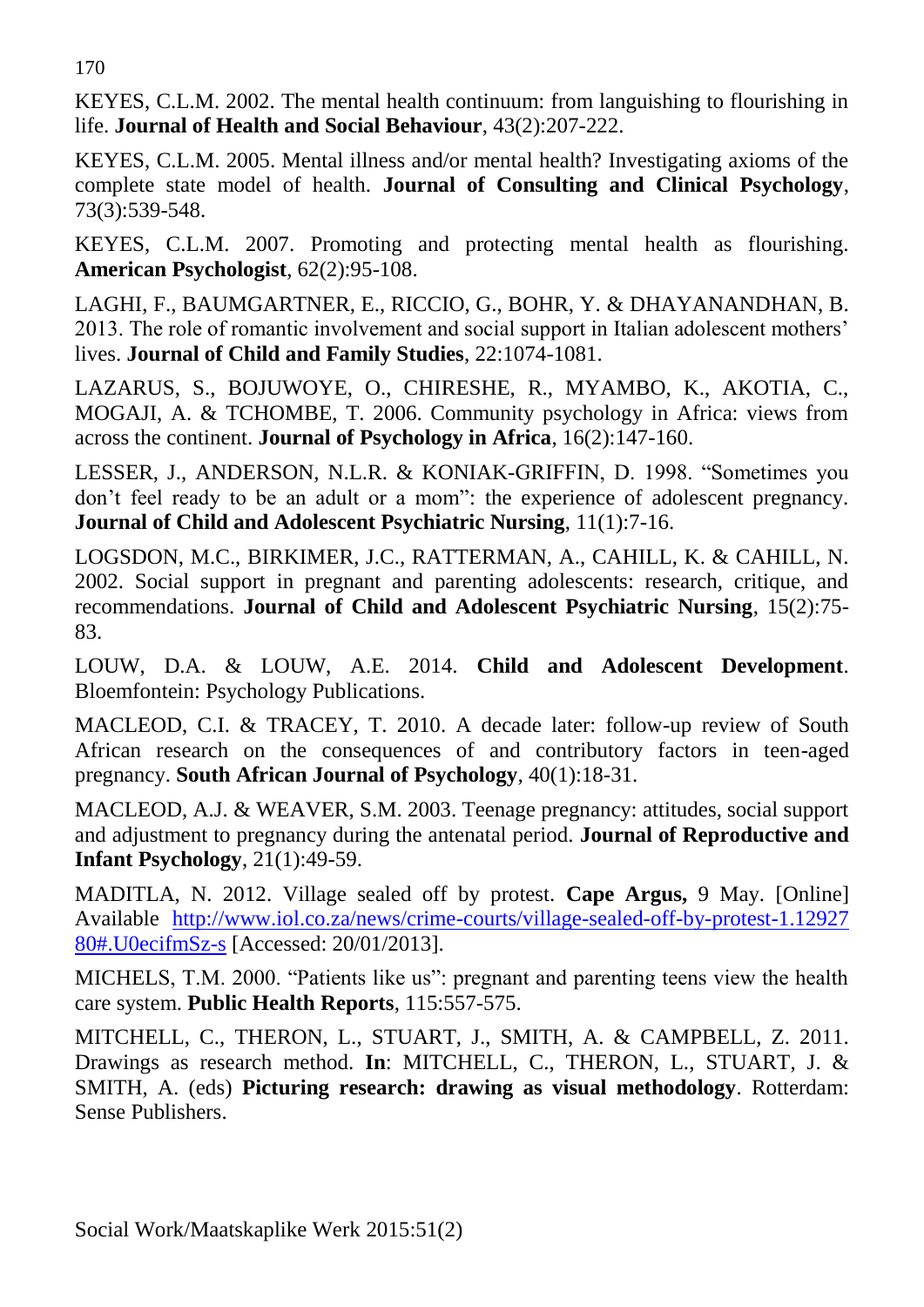MORRELL, R. 2006. Fathers, fatherhood and masculinity in South Africa. **In**: RICHTER, L. & MORRELL, R. (eds) **Baba: men and fatherhood in South Africa**. Cape Town: Human Sciences Research Council.

MWABA, K. 2000. Perceptions of teenage pregnancy among South African adolescents. **Health South Africa**, 5(3):30-34.

NGABAZA, S. 2011. Positively pregnant: teenage women's experiences of negotiating pregnancy with their families. **Agenda: Empowering women for gender equity**, 25(3):42-51.

NOLEN-HOEKSMA, S., FREDRICKSON, B.L., LOFTUS, G.R. & WAGENAAR, W.A. 2009. **Atkinson & Hilgard's Introduction to Psychology** (15<sup>th</sup> ed). Hampshire: Cengage Learning.

ORFORD, J. 1994. **Community psychology: theory and practice**. New York. John Wiley & Sons, Inc.

PADGETT, D.K. 2008. **Qualitative methods in social work research** (2<sup>nd</sup> ed). Los Angeles: Sage Publications.

PANDAY, S., MAKIWANE, M., RANCHOD, C. & LETSOALO, T. 2009. **Teenage pregnancy in South Africa: with a specific focus on school-going learners***.* Child, Youth, Family and Social Development, Human Sciences Research Council. Pretoria: Department of Basic Education.

PAREKH, A. & DE LA REY, C. 1997. Intragroup accounts of teenage motherhood: a community based psychological perspective. **South African Journal of Psychology**, 27(4). [Online] Available [http://www.journals.co.za/ej/ejour\\_sapsyc.html](http://www.journals.co.za/ej/ejour_sapsyc.html) [Accessed: 02/02/2011].

PUNGBANGKADEE, R., PARISUNYAKUL, S., KANTARUKSA, K., SRIPCHYAKARN, K. & KOOLS, S. 2008. Experiences of early motherhood among Thai adolescents: perceiving conflict between needs as a mother and an adolescent. **Thai Journal of Nursing Research***,* 12(1):70-82.

RATELE, K. 2012. Poverty and inequality. **In:** VISSER, M. & MOLEKO, G. **Community Psychology in South Africa** (2<sup>nd</sup> ed). Pretoria: Van Schaik Publishers, 41-54.

ROSA, E.M. & TUDGE, J. 2013. Urie Bronfenbrenner's theory of human development: its evolution from ecology to biology. **Journal of Family Theory & Review***,* 5:243- 258.

SCHURINK, W., FOUCHÉ, C.B. & DE VOS, A.S. 2011. Qualitative data analysis and interpretation. **In**: DE VOS, A.S., STRYDOM, H., FOUCHÉ, C.B. & DELPORT, C.S.L. (eds) **Research at grass roots: for the social sciences and human service professions.** Pretoria: Van Schaik Publishers, 397-423.

SEAMARK, C.J. & LINGS, P. 2004. Positive experiences of teenage motherhood: a qualitative study. **British Journal of General Practice**, 54:813-818*.*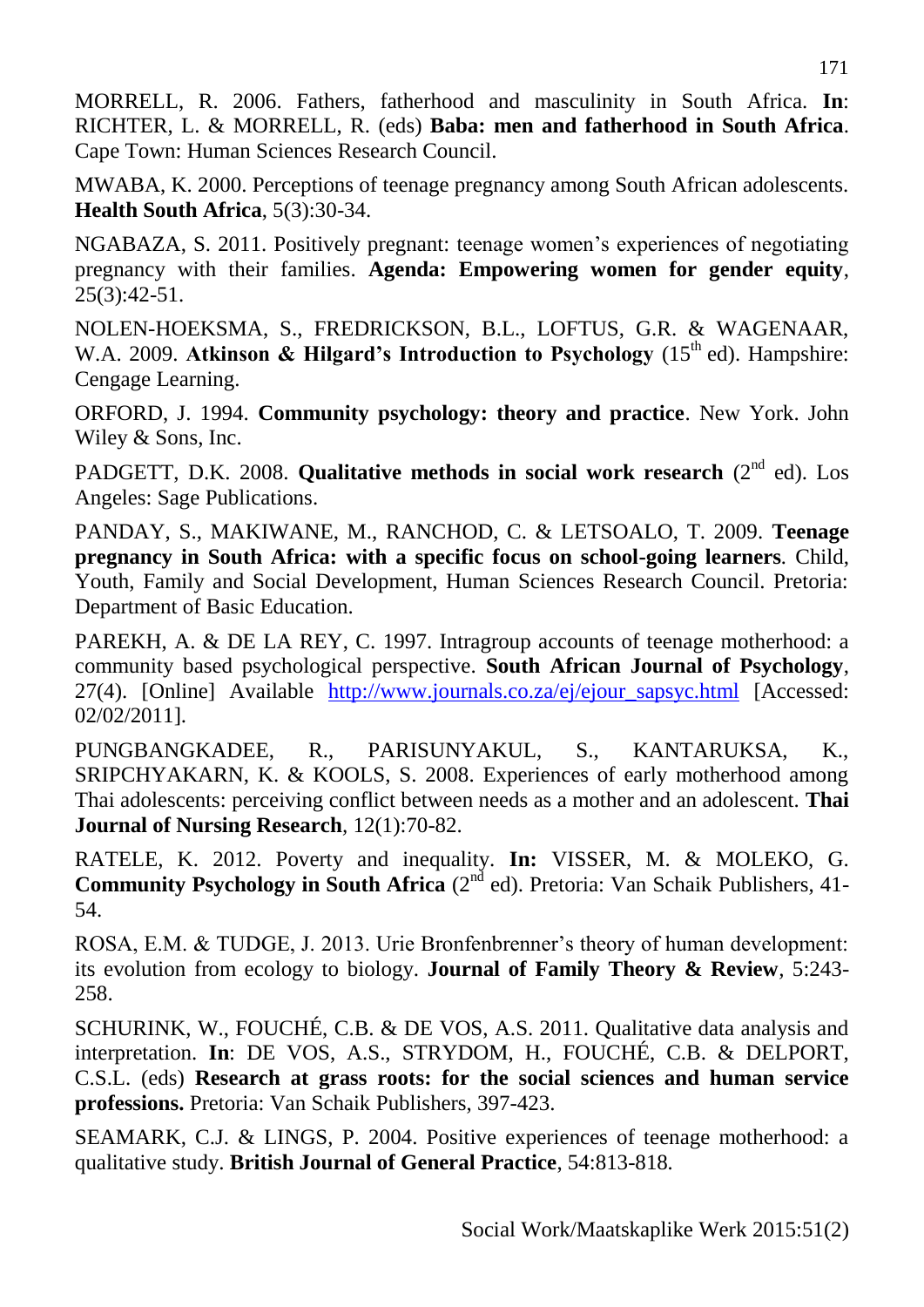172

SHAFFER, D.R. & KIPP, K. 2010. **Developmental psychology: childhood and adolescence** (8<sup>th</sup> ed). Belmont: Wadsworth.

SPJELDNAES, I.O., MOLAND, K.M., HARRIS, J. & SAM, D.L. 2011. Being man enough: fatherhood experiences and expectations among teenage boys in South Africa. **Fathering**, 9(1).

SWARTZ, S. & BHANA, A. 2009. **Teenage Tata: voices of young fathers in South Africa***.* Cape Town: Human Sciences Research Council Press.

TERRE BLANCHE, M. 2008. Poverty. **In**: SWARTZ, L., DE LA REY, C., DUNCAN, N. & TOWNSEND, L. Psychology. An introduction (2<sup>nd</sup> ed). Cape Town: Oxford University Press.

TOOMEY, R.B., UMANA-TAYLOR, A.J., JAHROMI, L.B. & UPDEGRAFF, K.A. 2013. Measuring social support from mother figures in the transition from pregnancy to parenthood among Mexican-origin adolescent mothers. **Hispanic Journal of Behavioural Sciences**, 35(2):194-212.

VENNING, A., WILSON, A., KETTLER, L. & ELIOTT, J. 2013. Mental health among youth in South Australia: a survey of flourishing, languishing, struggling and floundering. **Australian Psychologist**, 48(4):299-310.

VISSER, M. 2007. The social ecological model as theoretical framework in community psychology. **In**: DUNCAN, N., BOWMAN, B., NAIDOO, A., PILLAY, J. & ROOS, V. (eds) **Community psychology: analysis, context and action**. Cape Town: UCT Press.

VISSER, M*.* 2012a. Community psychology. **In**: VISSER, M. & MOLEKO, A. (eds) **Community psychology in South Africa** (4<sup>th</sup> ed). Pretoria: Van Schaik Publishers, 2-19.

VISSER, M. 2012b. Social support as a community resource. **In**: VISSER, M. & MOLEKO, A. (eds) **Community psychology in South Africa** (4<sup>th</sup> ed). Pretoria: Van Schaik Publishers, 127-145.

WEINMAN, M.L., BUZI, R.S. & SMITH, P.B. 2005. Addressing risk behaviours, service needs, and mental health issues in programs for young fathers. **Families in Society**, 86(2):261-266.

WEINMAN, M.L., SMITH, P.B. & BUZI, R.S. 2002. Young fathers: An analysis of risk behaviors and service needs. **Child and Adolescent Social Work Journal**, 19:437-453.

WELMAN, C., KRUGER, F. & MITCHELL, B. 2005. Research methodology (3<sup>rd</sup> ed). Cape Town: Oxford University Press.

WILLAN, S. 2013. A review of teenage pregnancy in South Africa – experiences of schooling, and knowledge and access to sexual and reproductive health services. **Partners in Sexual Health**. [Online] Available: [http://www.hst.org.za/](http://www.hst.org.za/%20sites/default/files/Teenage%1f%20Pregnancy%20in%20South%20Africa%20%20Final%2010%25%2020May%202013.pdf)  [sites/default/files/Teenage%20Pregnancy%20in%20South%20Africa %20Final%2010%](http://www.hst.org.za/%20sites/default/files/Teenage%1f%20Pregnancy%20in%20South%20Africa%20%20Final%2010%25%2020May%202013.pdf)  [20May%202013.pdf](http://www.hst.org.za/%20sites/default/files/Teenage%1f%20Pregnancy%20in%20South%20Africa%20%20Final%2010%25%2020May%202013.pdf) [Accessed: 17/02/2014].

WHITTAKER, A. 2012. **Research skills for social work***.* Glasgow: Learning Matters.